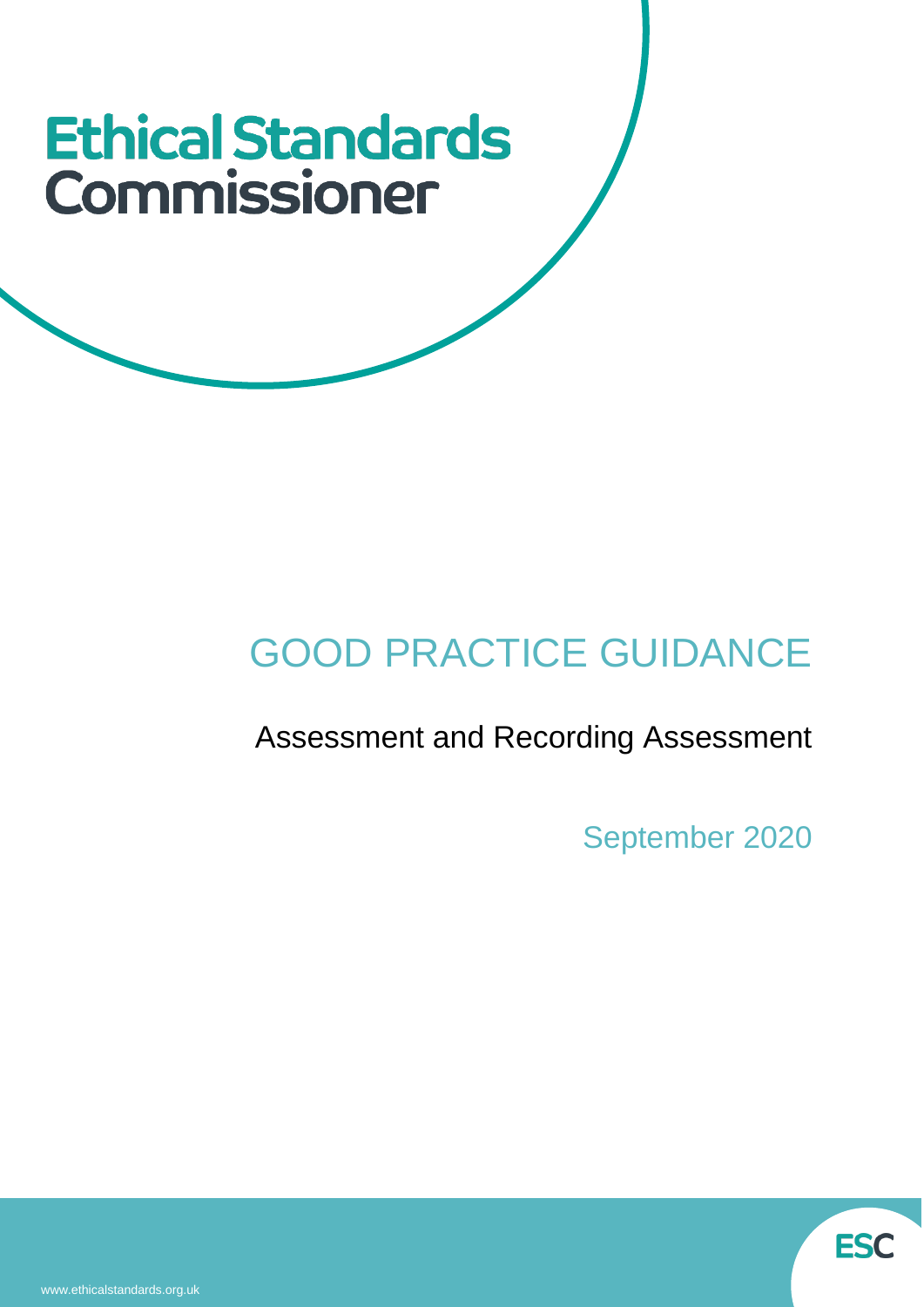# <span id="page-1-0"></span>**Contents**

- ❖ Guidance on Assessment [and Recording Assessment](#page-2-0)
- ❖ [Defining what needs to be assessed](#page-3-0)
- ❖ [Validity](#page-4-0)
	- **[Predictive Validity](#page-4-1)**
	- **Eace Validity**
	- [Content Validity](#page-5-1)
- ❖ [Types of Assessment](#page-5-2)
	- [Initial stage of assessment](#page-6-0)
	- [Interviews](#page-7-0)
		- **[Interview Types:](#page-9-0)** 
			- [Situation, Task, Action, Result, \(Reflection\) \(S.T.A.R.\(R\)\) / Competency](#page-9-0)  [based assessment](#page-9-0)
			- ◆ [Started, Contribution, Amount, Result \(S.C.A.R.\)](#page-10-0)
			- ◆ [Performance based interviewing \(PBI\)](#page-10-1)
			- ◆ [Strengths based interviews \(S.B.I\)](#page-11-0)
	- [Questioning techniques](#page-11-1)
		- ◆ [Probing or Reflective Questions](#page-11-2)
		- ◆ [The Question Funnel](#page-12-0)
		- ◆ [The Inverted Question Funnel](#page-12-1)
		- ◆ [Cognitive questioning](#page-13-0)
	- [Simulations and Practical Exercises](#page-14-0)
- ❖ [Combining types of assessment with validity](#page-15-0)
	- [Testing Skills](#page-15-1)
	- [Testing Knowledge](#page-16-0)
	- [Testing Experience](#page-16-1)
	- [Testing Personal Qualities such as values](#page-16-2)
- ❖ [Mitigating bias during assessment](#page-17-0)
	- [When planning for the round](#page-17-1)
	- [When assessing the initial and final stages](#page-18-0)
- ❖ [Recording Assessment](#page-18-1)
	- [After final stage of assessment](#page-19-0)
	- Why including additional requirements (or appearing to in the summary) is [damaging](#page-19-1)
	- [Examples of summary contents](#page-19-2)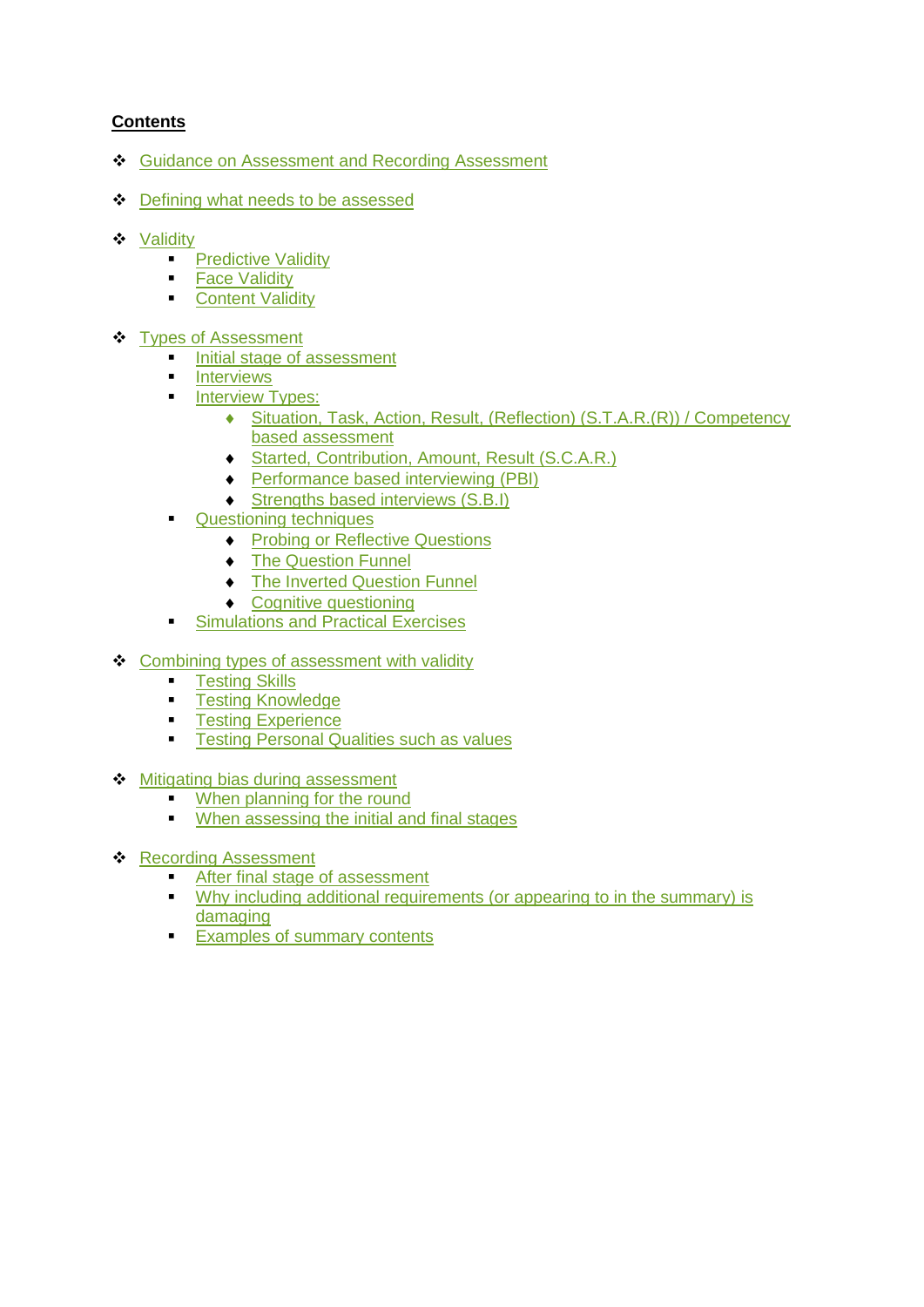# <span id="page-2-0"></span>**Guidance on Assessment and Recording Assessment**

There are many options for assessment methods that panels can use. This guide has been developed to help find the appropriate methods to suit the criteria being assessed. It should help panels to carry out this assessment in a fair and transparent way which will assist with the attraction of the optimum pool of people who fit the person specification.

The materials in this guidance have been developed over 15 years and have drawn on good practice guides produced by well-respected organisations in the field of recruitment and selection such as the [Chartered Institute of Personnel and Development](https://www.cipd.co.uk/) (CIPD), Pearn [Kandola](https://pearnkandola.com/) and, more recently, [Applied,](https://www.beapplied.com/) a spin-off of the UK Government's Behavioural Insights Team.



# [Return to](#page-1-0) Contents

This guide assumes that the reader is aware of and has read the [Code of Practice for](https://www.ethicalstandards.org.uk/publication/code-practice)  [Ministerial Appointments to Public Bodies in Scotland](https://www.ethicalstandards.org.uk/publication/code-practice) (the Code) and the supporting [statutory guidance.](https://www.ethicalstandards.org.uk/publication/revised-statutory-guidance-application-code-2020-version)

Here are some extracts from the Code that should help to explain what's anticipated when designing assessment methods:

- ❖ *The purpose of the process is to attract a diverse range of able applicants and appoint the most able to lead Scotland's public bodies in the delivery of efficient and effective public services.*
- ❖ *The purpose of the Code is to provide the framework that enables the Scottish Ministers to attract and appoint the most able people in a manner that meets the requirements of the Act.*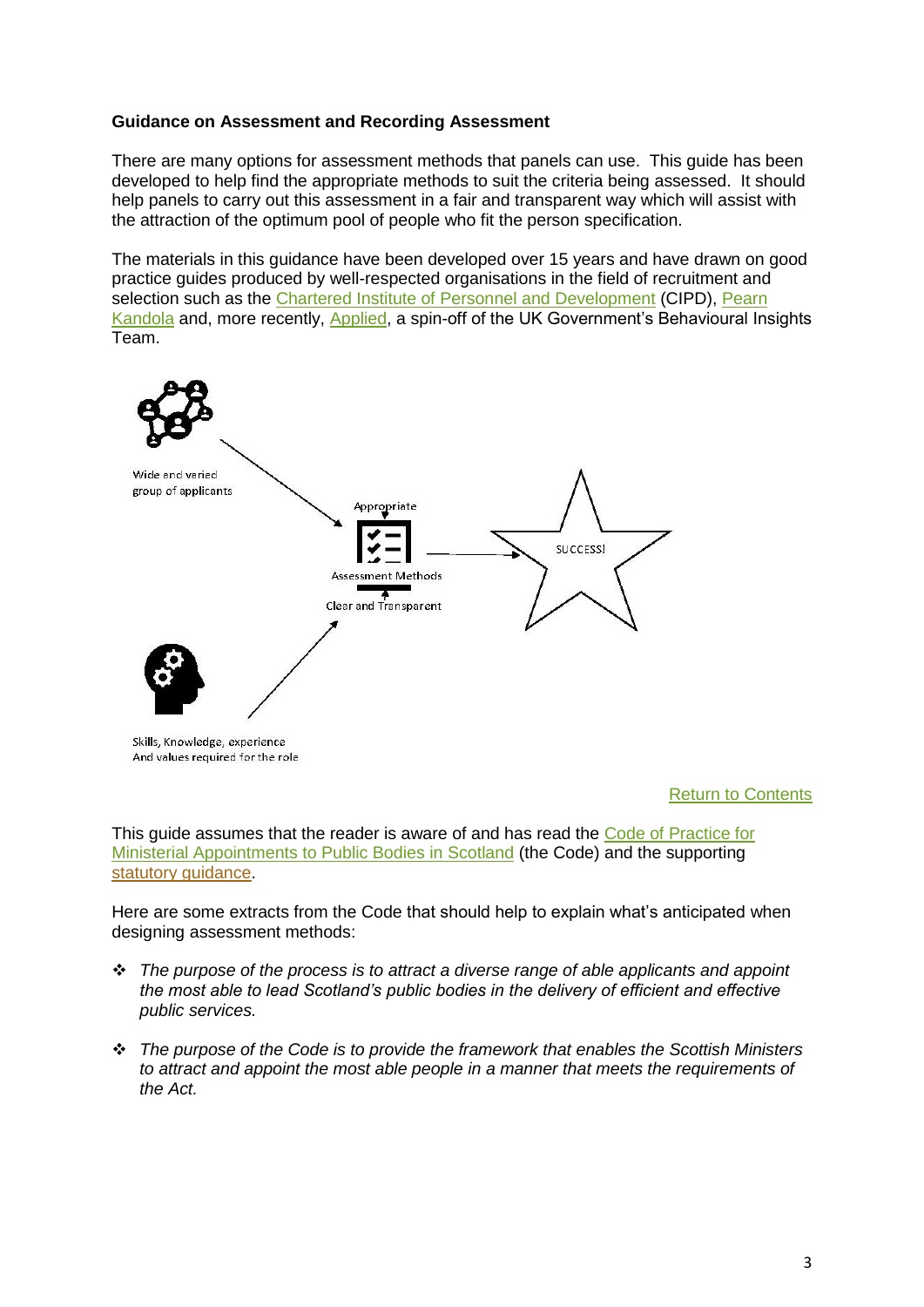The Code principles:

# *Merit*

*All public appointments must be made on merit. Only persons judged best able to meet the requirements of the post will be appointed.* 

# *Integrity*

*The appointments process must be open, fair and impartial. The integrity of the process must earn the trust and have the confidence of the public.*

# *Diversity and Equality*

*Public appointments must be advertised publicly in a way that will attract a strong and diverse field of suitable candidates. The process itself must provide equality of opportunity.* 

*The public appointments process will be outcome focused and applicant focused.*

PLEASE NOTE:

- Focus on the applicant  $=$  There is a limited pool of people who can apply for this (and other) public appointments. Encourage (appropriate) repeat applications and, regardless of the calibre of applicant, instil public confidence in the process
- As these are public appointments they must be fair and be demonstrably fair.

[Return to Contents](#page-1-0)

# <span id="page-3-0"></span>**Defining what needs to be assessed**

The purpose of the assessment is to identify the applicant who is **most able** to meet the requirements of the board at that point in time.

Most able (or merit) is determined by the appointing minister at the start of an appointment round.

Those needs are defined in the person specification which is published in the applicant information pack. It should explain in transparent terms what most able looks like. It is usually a mix of skills, knowledge, experience and personal qualities such as values. Each criterion for selection should have indicators that describe what meeting it/good evidence looks like.

Further help and guidance on defining most able is available in [the core skills framework.](https://www.ethicalstandards.org.uk/publication/core-skills-framework-chair-and-member-appointments)

Once most able has been defined using the core skills framework, all assessment should be based on identifying the applicant who most closely matches this definition.

**AT NO POINT SHOULD ANY OTHER FACTOR BE BROUGHT INTO THE ASSESSMENT**. This not only includes consideration of *additional* skills, knowledge, experience or values that the person might highlight during any part of the assessment that were not included in the original definition, but also *any enhanced level, length of experience or recency* of applying the skill, knowledge, experience or personal quality over and above that stated in the application pack.

Additionally, in order to be deemed most able, people need to meet the fit and proper person test as defined in paragraph E6 of the Code and clarified further by section 7 of the guidance.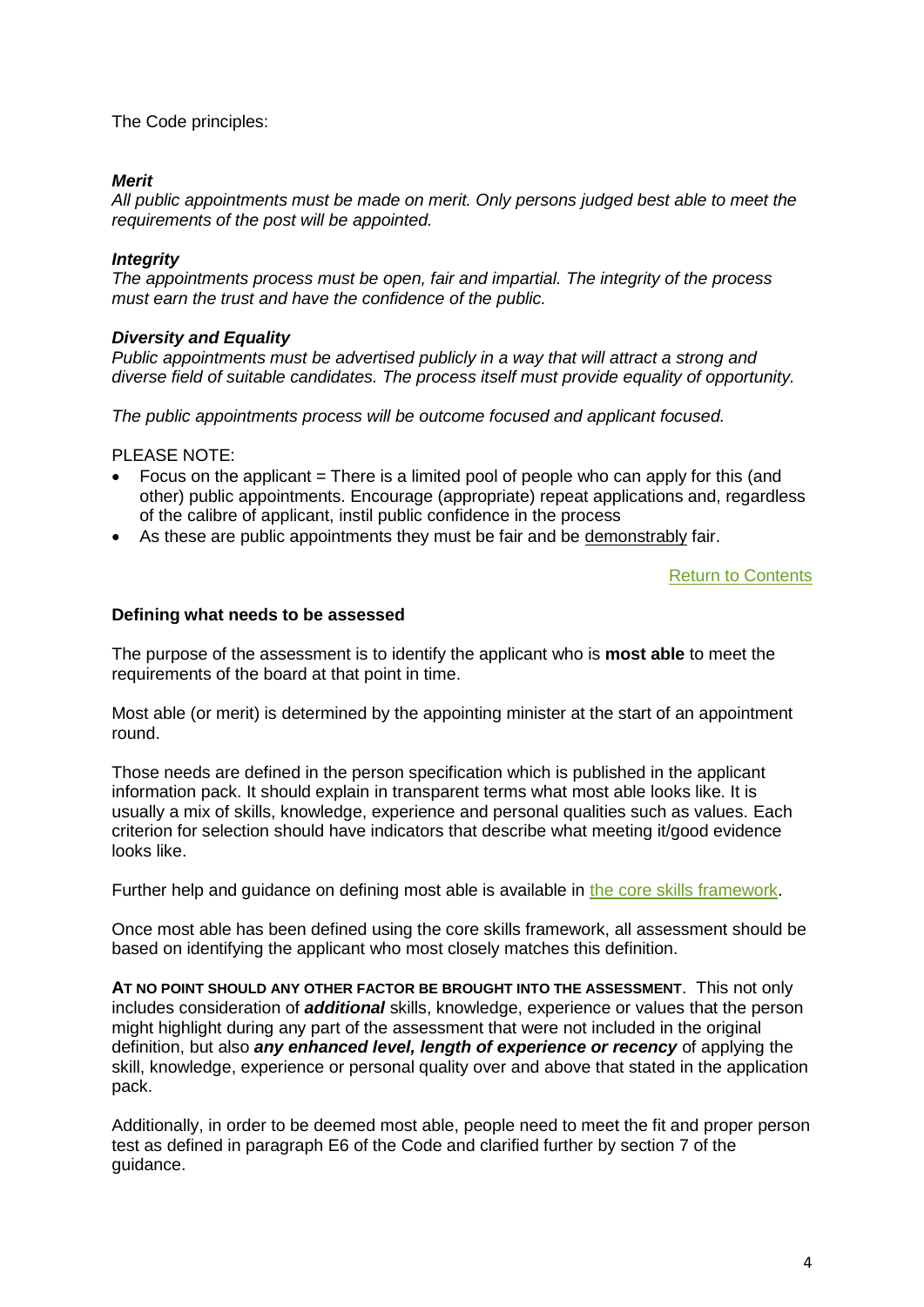# <span id="page-4-0"></span>**Validity**

Application and assessment methods should be chosen because they have validity. A simple description of the different types of validity is set out below.

*A note about validity*: Validity is increased when indicators are used to describe what good evidence of a criterion being met will look like. It is decreased when indicators are used but they do not do this. In summary indicators should include:

- A clear/objective distinction between each level of performance
- A focus on specific behaviours, not frequency of behaviours
- Using behaviours that are in the normal range (i.e. no extremes at each end)
- Describing behaviours as clear actions that can be seen (rather than the absence of actions).

(Based on / taken from Pearn Kandola's research on behaviourally anchored rating scales (BARS)).

Further information and examples can be found in the [Core skills framework.](https://www.ethicalstandards.org.uk/publication/core-skills-framework-chair-and-member-appointments)

<span id="page-4-1"></span>Predictive Validity

Predictive validity is the extent to which the form of assessment will predict who will perform effectively in the role.

Pilbeam & Corbridge (2006) provide a summary of the predictive validity of selection methods based on the findings of various research studies.

| 70%   | Assessment centres for development                                                 |
|-------|------------------------------------------------------------------------------------|
| 60%   | Skilful and structured interviews                                                  |
| 50%   | Work sampling<br><b>Ability tests</b>                                              |
| 40%   | Assessment centres for job performance<br><b>Biodata</b><br>Personality assessment |
| 30%   | Unstructured interviews                                                            |
| 10%   | References                                                                         |
| $0\%$ | Graphology<br>Astrology                                                            |

An earlier [meta study of assessment techniques](https://citeseerx.ist.psu.edu/viewdoc/download?doi=10.1.1.172.1733&rep=rep1&type=pdf) showed that the use of work samples (ie simulations of the task to be performed) were most effective. Latter studies have indicated that a mix of methods is most effective. The CIPD website includes [more information](https://www.cipd.co.uk/knowledge/fundamentals/people/recruitment/selection-factsheet) on different methods and their application. There are also resources on the Applied website on the design of [appropriate assessment methods based on behavioural science.](https://www.beapplied.com/resources)

Assessment centres involve a number of different assessment exercises cumulating in an overall assessment of the individual assessing different aspects with each exercise and therefore provide a good indication as to future performance in the role.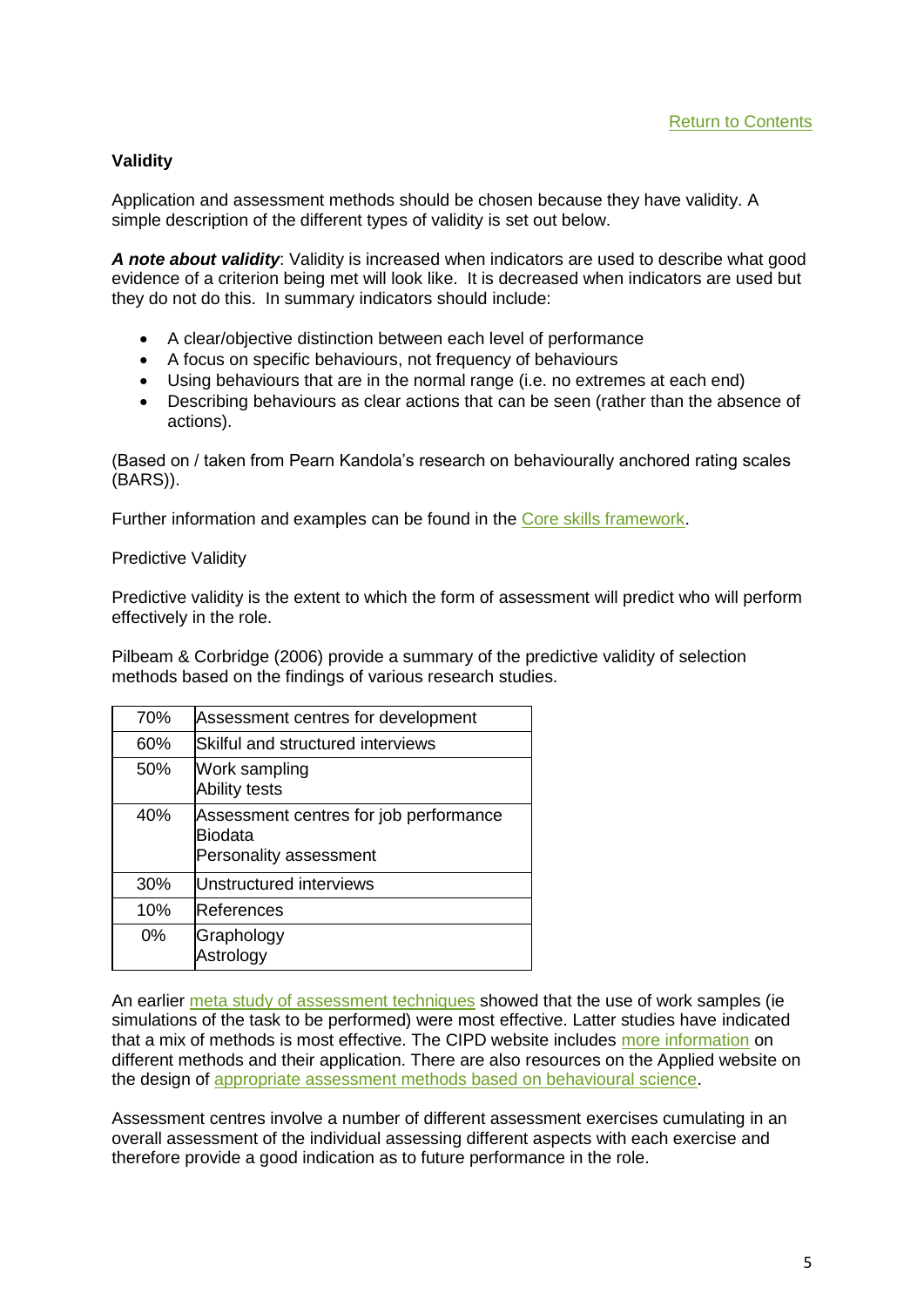IN ALL CASES the form of assessment chosen must be considered in line with all forms of validity.

[Return to Contents](#page-1-0)

# <span id="page-5-0"></span>Face Validity

Face validity is the extent to which the applicant considers the form of assessment to be credible and/or acceptable to the applicant pool.

For example, those applying for a chair role may not feel that a group exercise whereby they were assessed alongside other applicants for the same role was a credible or acceptable form of assessment even though it may have a measure of predictive validity.

IN ALL CASES the form of assessment chosen must be considered in line with all forms of validity.

# [Return to Contents](#page-1-0)

# <span id="page-5-1"></span>Content Validity

Content validity concerns whether an assessment method assesses the attribute sought, as opposed to something else, and the extent to which it assesses it.

For example, if I am being appointed, because of an area of specific expertise, such as effective oversight of large scale capital expenditure projects, is it necessary for me to give a presentation to a selection panel? If I am poor at delivering presentations then the panel may confuse this with a lack of expertise. Equally, if questioning on my area of expertise is superficial, the assessment will lack validity. This is why the Code of Practice makes specific reference to the use of expert panel members.

IN ALL CASES the form of assessment chosen must be considered in line with all forms of validity.

# [Return to Contents](#page-1-0)

# <span id="page-5-2"></span>**Types of Assessment**

There are many ways in which applicants can be assessed and the Code has been designed with flexibility to both enable and encourage the use of varied and different forms of assessment.

Most appointment rounds will make use of an initial stage of assessment in the form of a written application, followed by a final stage of assessment involving some form of face to face assessment with the panel (often an interview). The Code does not require this and it is open to panels to select whichever forms of assessment that best enable them to identify the most able applicant for the role. For example, if the panel considers it suitable, it is perfectly acceptable to ask for a simple note of interest from all applicants and interview everyone who submits one.

PLEASE NOTE THAT **the entire process** is used to identify the most able candidate(s). The initial application stage is not a mini-competition or hurdle that people have to get over and the appointment process doesn't reset just prior to interview. Panels should take account of all of the information and evidence that applicants have provided over the course of an appointment process in order to reach their assessment decisions.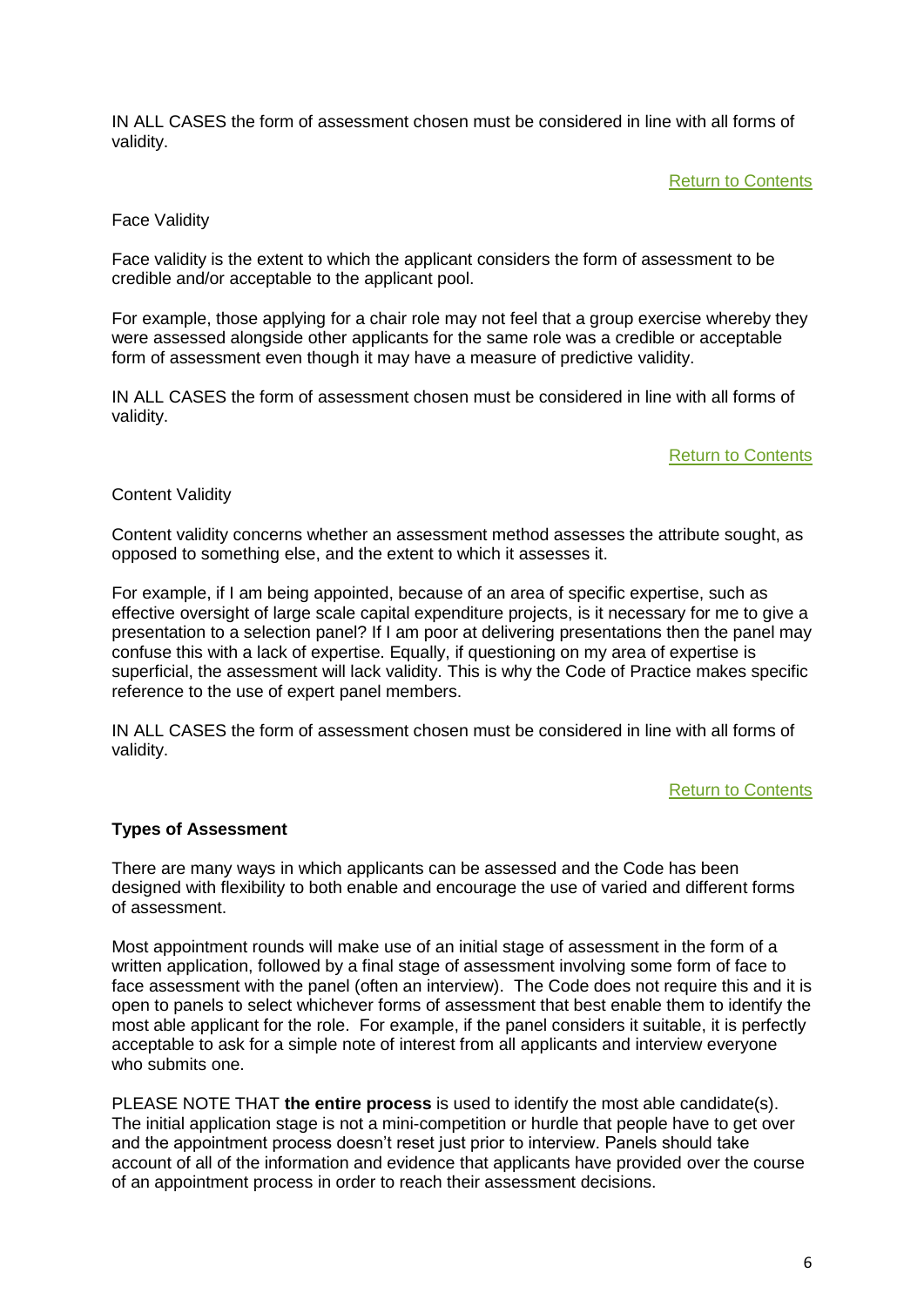For each and every assessment method that the panel chooses there should be three stages involved in the assessment. These are:

1. Data Gathering (e.g. applicant makes written application, a panel takes notes during interview or other practical exercise and so on).

2. Evaluation (e.g. panel members evaluate the quantity and relevancy of the information provided, and where possible and necessary, such as in an interview situation, requests further/more relevant information through probing).

3. Decision Making (Panel discussions and comparison to make group decisions about the applicant(s) who most closely meet the criteria for selection on the basis of the information provided).

These activities should not be carried out simultaneously. This is because behavioural science has shown that the increased cognitive load implicit in that activity is more likely to lead to decisions made on the basis of factors other than the evidence i.e. biases.

Allowing plenty of time for assessment improves on decision making. By way of example, panel members should not be decision making about suitability during interviews and the extent of their evaluations during interview should be limited to whether or not their questions are generating the quality and amount of information they need (as otherwise they wouldn't know whether further probing was appropriate).

When considering the form of assessment to use, it may help to consider the results of [previous applicant surveys](https://www.ethicalstandards.org.uk/publication/2018-applicant-research) in order to gauge applicant views about them.

#### [Return to Contents](#page-1-0)

<span id="page-6-0"></span>Initial stage of assessment

This would usually take the form of a written application in some form. Examples include one or more of the following: traditional application form (with or without a word limit to provide evidence against the criteria), CV with covering letter, tailored career/life history, overarching statement. Panels should be cautious about gathering information, such as CVs, which is not directly relevant to the role in question. Behavioural science has shown that this does lead to the introduction of new requirements, often unconsciously. More information on the potential drawbacks of assessment using CVs is available on the [Applied website.](https://www.beapplied.com/post/biased-broken-and-full-of-bullsh-t-the-case-for-killing-cvs-backed-by-science)

Other potential options which are not used as widely include initial telephone interviews or video applications. These less used formats each come with some additional level of complexity which would need to be considered. (e.g. how applicants can access the technology required if they do not already have it, how the panel can access the applications, whether the application would be solely this method or alongside a written application – if solely telephone or video application, how contact details and monitoring data would be collected.

Panels should consider whether to make initial assessment anonymous or not. Doing so will allow the panel to focus solely on the evidence against the criteria. However, in some rounds (particularly where a small pool of potential applicants is involved) it is possible that applicants will be recognisable anyway and therefore anonymity will have no effect.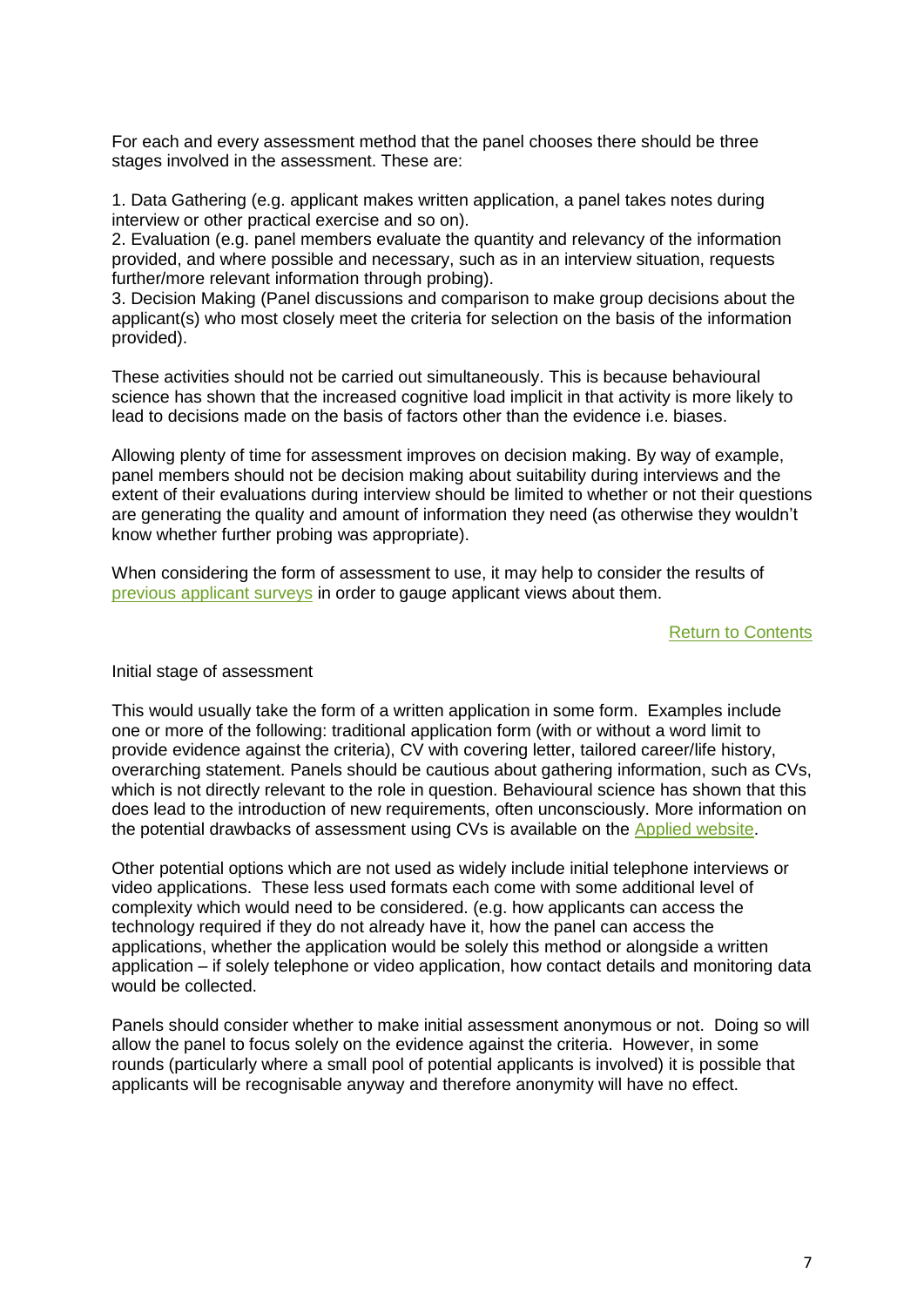# **Some pointers for assessing initial applications**

- **Ruling in**: The panel should look for reasons to include applicants for interview rather than reasons for ruling them out. This has been demonstrated to increase the diversity of the pool that reaches the next stage of assessment.
- **Setting the bar:** The panel should treat applications equitably and assess them consistently = the panel can "set the bar" wherever it wishes to but the same bar has to apply to all applicants.
- **Prior knowledge**: The panel should base its reasons and decisions on the evidence presented by applicants and on the criteria for selection and their associated indicators. Paragraphs C1 and D1 to D3 of the Code are relevant. The Code precludes bringing prior knowledge of applicant performance into account as doing so would mean that the treatment of applicants would be inconsistent. People known to the panel could be advantaged over others who are not known. Equally, a known applicant could be disadvantaged on the basis of hearsay. There is an exception to this general rule of thumb. The Code states at A16 that if a panel member knows something about an applicant that would suggest that the person may not meet the fit and proper person test, that panel member is obliged to share the information with their fellow panel members. Such information should always be transparently investigated to establish the facts and applicants should always have an opportunity to respond before a final decision on their suitability is made.
- **Beware of unconscious bias**. By way of example, simply because a panel isn't familiar with the field that someone has worked in shouldn't invalidate the evidence that they provide. Similarly, panels may have unconscious views about the suitability of people with certain genders for certain roles. The Commissioner has produced a simple to follow [crib sheet which includes pointers for bias mitigation.](https://www.ethicalstandards.org.uk/publication/how-mitigate-unconscious-and-other-forms-bias)
- **Be clear about what good evidence looks like**. Remember that this will differ depending on the criterion under consideration. For example, experience can be inferred from positions held but not necessarily skills (abilities). An applicant may have been a board member previously and therefore have that experience but they may or may not have been very effective in that role and they may or may not have the skills that this board needs at this point in time.
- **Entire application provides evidence**. Panels should remember that applicants don't necessarily provide the evidence that they are seeking in the relevant "box". Panel members should review the entire application before drawing conclusions.
- **Panel decision**. The panel should have clear reasons as a panel for ruling people into or out of the next stage of assessment. These should be agreed by the whole panel and a written record of their view should be captured. This is important for transparency and for feedback. The record doesn't have to be overly detailed but it will be referred to and would have to be relied on in the event of a complaint or investigation. As well as reasons for not taking applicants forward, the record should be clear about which particular areas the panel wants to follow up on with particular applicants who are to proceed to interview.
- <span id="page-7-0"></span>• **Providing views about applicants**. Panel members should each have reached and recorded their own decisions about the quality of applications before discussing them collectively. Rotating the identity of the person who will lead on giving their view about successive applications can help to mitigate against the effect of authority bias and conformity.

[Return to Contents](#page-1-0)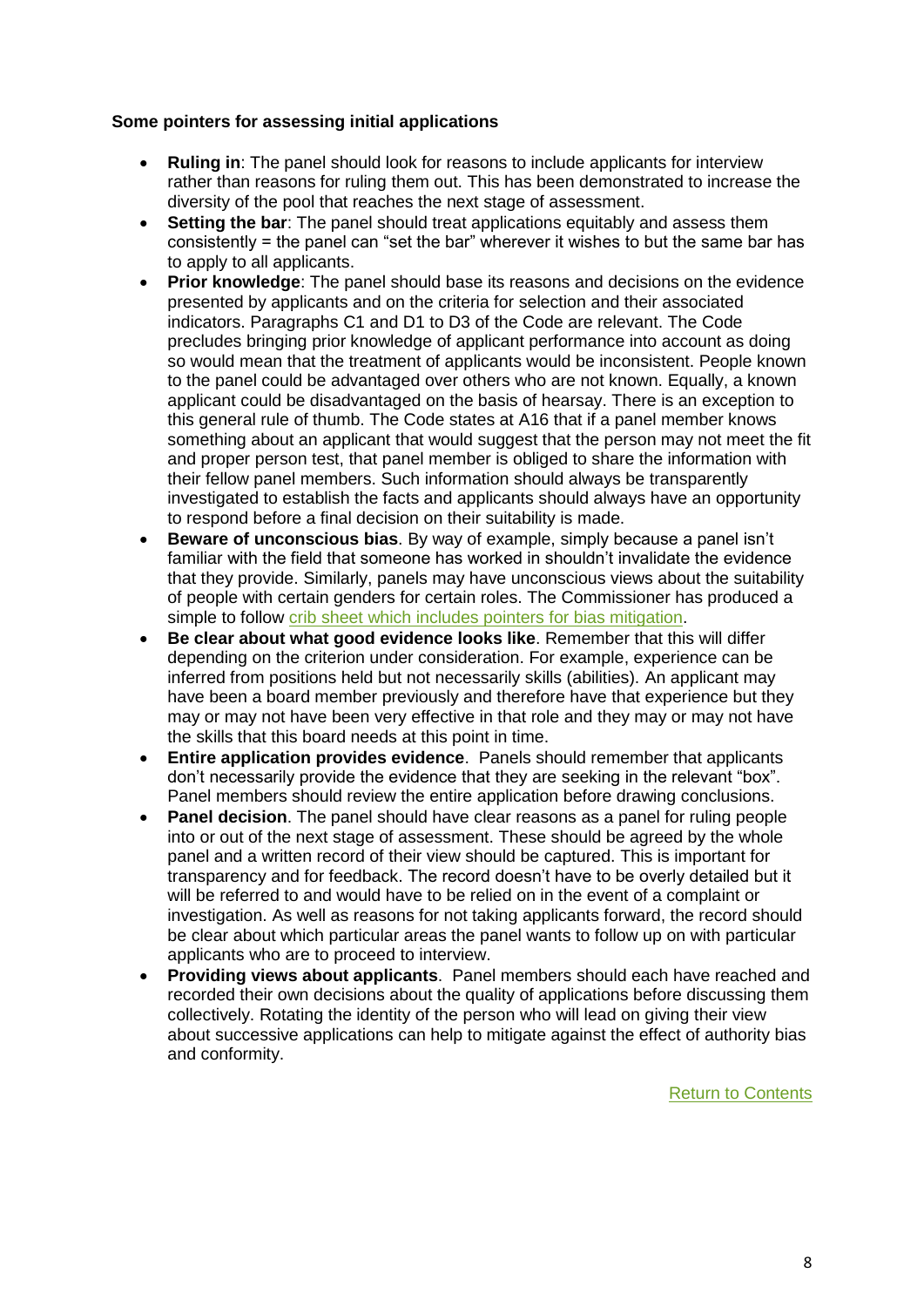# **Interviews**

There are various forms on interview which the panel can choose from. The Code is not at all prescriptive about which type of interview panels should use. It simply expects the assessment method to be appropriate to what is being assessed. Any combination of the interview types below, or others not referred to, will be legitimate if they achieve this aim.

# **Some Pointers for Interviews**

- **Be clear about what good evidence looks like.** Be clear about what you are trying to achieve/evidence and ensure that your fellow panel members are 'on the same page'.
- **Planning for interview.** Ensure that there is sufficient time for interviews and any exercises as well as for assessment between them. As per the advice on the stages of elements of assessment, interviews should fall into three distinct stages and time should be allowed for each of them. The interview itself is to gather data, so the panel members will ask questions and take a note of the responses. After the interview, panel members will individually and collectively review the evidence provided against the criteria for selection and the indicators. Only then should the panel reach a decision on how closely the candidate meets the criteria and on their suitability.
- **Gathering evidence.** Panel members should remember the purpose of the interview it is only one of the stages of assessment. It should not be a test of how well people perform at interview but a method of assessing whether people meet the requirements of the role.
- **Question preparation**. Prepare question areas in advance and agree the style of questioning with your fellow panel members as well as agreeing what a good answer will look like. Check what people provided in their initial applications. Some evidence may require no verification, some will require verification and some will require follow up and probing. Fairness at interview doesn't mean asking every applicant exactly the same questions but will involve covering the same question areas.
- **Questioning type**. Ask short, open questions as much as possible to allow the candidates to demonstrate that they're a match for the role. Read the section on questioning techniques and be prepared to adapt the questioning style to get the best from each candidate.
- **Don't rush**. Give the candidate sufficient time to consider the question and respond.
- **Interview environment**. Panels should try to make it as welcoming and relaxing as possible for candidates and focus on allowing people to give of their best. Be aware of non-verbal cues (micro-inequities and affirmations) in interacting with interviewees. Body language can have a negative or positive impact on assessment that neither the panel nor the interviewee will consciously be aware of.
- **No new requirements**. Panels must also remember to stick to the criteria for selection. Applicants may offer information that's clearly not relevant. By way of example, a candidate may refer to a particular skill that they have that wasn't included in the specification and which, on reflection, the chair of the body feels would be very helpful. That's absolutely fine and understandable but panels shouldn't seek out such information without good reason and shouldn't take it into account in their assessment as that may well have the effect of introducing a new requirement (see the Code at D2).
- **Fit and Proper Person Test**. If the fit and proper person test has been delegated to the panel, it is important for the panel to ensure that all elements of it have been covered (see E6 of the Code). If the panel has concluded that someone cannot meet the test, the interview is an ideal opportunity for that to be relayed to the candidate concerned so that he or she has an opportunity to respond before a final decision on their suitability is made (see the Code at A16 and A17).
- **Panel decision**. The PAT Manager will usually record the evidence provided by applicants in response to panel questions as well as panel decisions and reasons for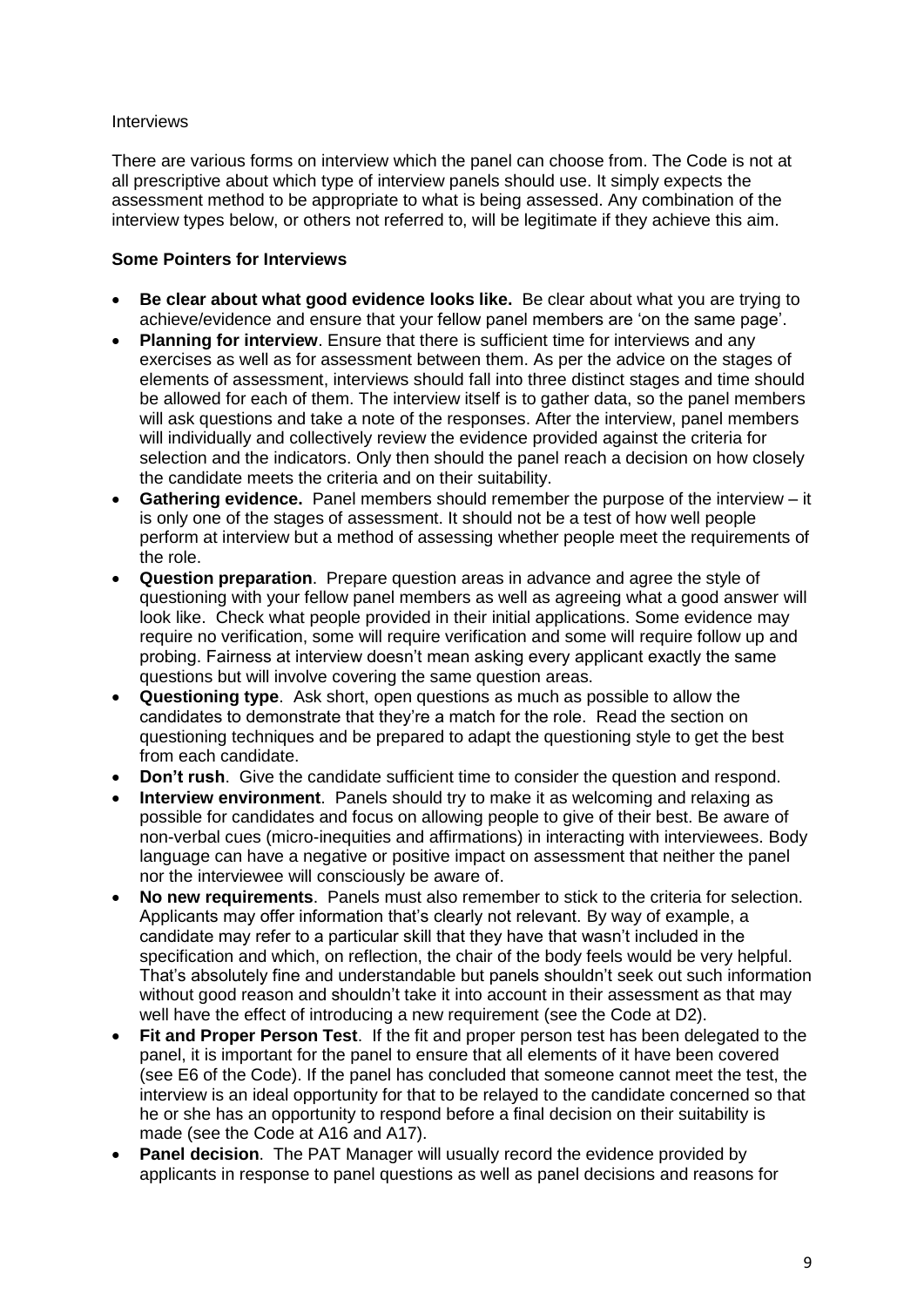them. The role of the panel chair is pivotal to success in this area. A good panel chair will be able to sum up what the panel has agreed in relation to each of the criteria assessed at this stage for each candidate. The quality of that summing up process and how it is captured will have a direct bearing on the quality of the description of the most able candidate(s) – which forms the basis of a minister's decision on whom to appoint – and on the quality of feedback provided to people.

• **Providing views about applicants**. Each panel member should draw his or her own conclusions about the evidence presented and write down his or her reasons for those conclusions *first.* The panel chair should then ask each panel member to give their independent view before the panel reaches its collective conclusion. The role of "first person to offer a view" should be rotated throughout the day. The collective conclusion is the one used as the record of the assessment and included in the applicant summary. The summary is the agreed conclusion of the panel and cannot include references to individual dissent on the part of panel members. For the same reason, individual panel member's notes should be disposed of once the panel has agreed the content of the applicant summary.

[Return to Contents](#page-1-0)

Interview Types:

Applied recommends that questions should be designed to reflect job simulations. More information is available on their [website.](https://www.beapplied.com/post/4-steps-to-creating-good-interview-questions?campaign=%22september%22%20%222020%22&utm_medium=email&_hsmi=95281359&_hsenc=p2ANqtz-8mCq0oTzuiWfUedNveKOE99A6qhTDznzPlTM6ZbYlyxOUNkcHIHn12A7Jlx4aTF7kJZvkw4ZIsA7gdVGHc7E9Tdt9FNgVi2m5xcwgGjPqYRQGj_yw&utm_content=95281359&utm_source=hs_email) Some of the more common techniques currently in use are set out below.

# <span id="page-9-0"></span>Situation, Task, Action, Result, (Reflection) (S.T.A.R.(R)) / Competency based assessment

This is the technique that is most commonly adopted in the public sector. It is also known as competency based assessment. Its success, as with other similar techniques, is predicated on the panel knowing in advance what good evidence will look like. This in turn relies on the design of clear criteria for selection and associated indicators (as explained in the "defining [what needs to be assessed"](#page-3-0) section).

In this technique, candidates are expected to describe a situation (S), the task that they were required to perform (T), the action that they took (A) and the result (R). In some cases, candidates are also asked to reflect (R) on the situation. What, in hindsight, might they have done differently?

Benefits:

- Higher validity than unstructured interviews
- Prospective applicants can refer to a well-defined set of behaviours that they will require to demonstrate in order to be successful.
- The process should allow panels to assess transferable skills and identify required behaviours regardless of career background.

Potential drawbacks:

- It can elicit pat answers from people who have undergone the same type of interview on several occasions and who have pre-prepared responses for certain criteria for selection.
- It relies on people having built up sufficient experience to be able to draw on such examples (therefore potentially biased towards older people and people from public sector backgrounds). Probing questions at interview and seeking examples other than the one originally offered can mitigate the latter effect so it is important for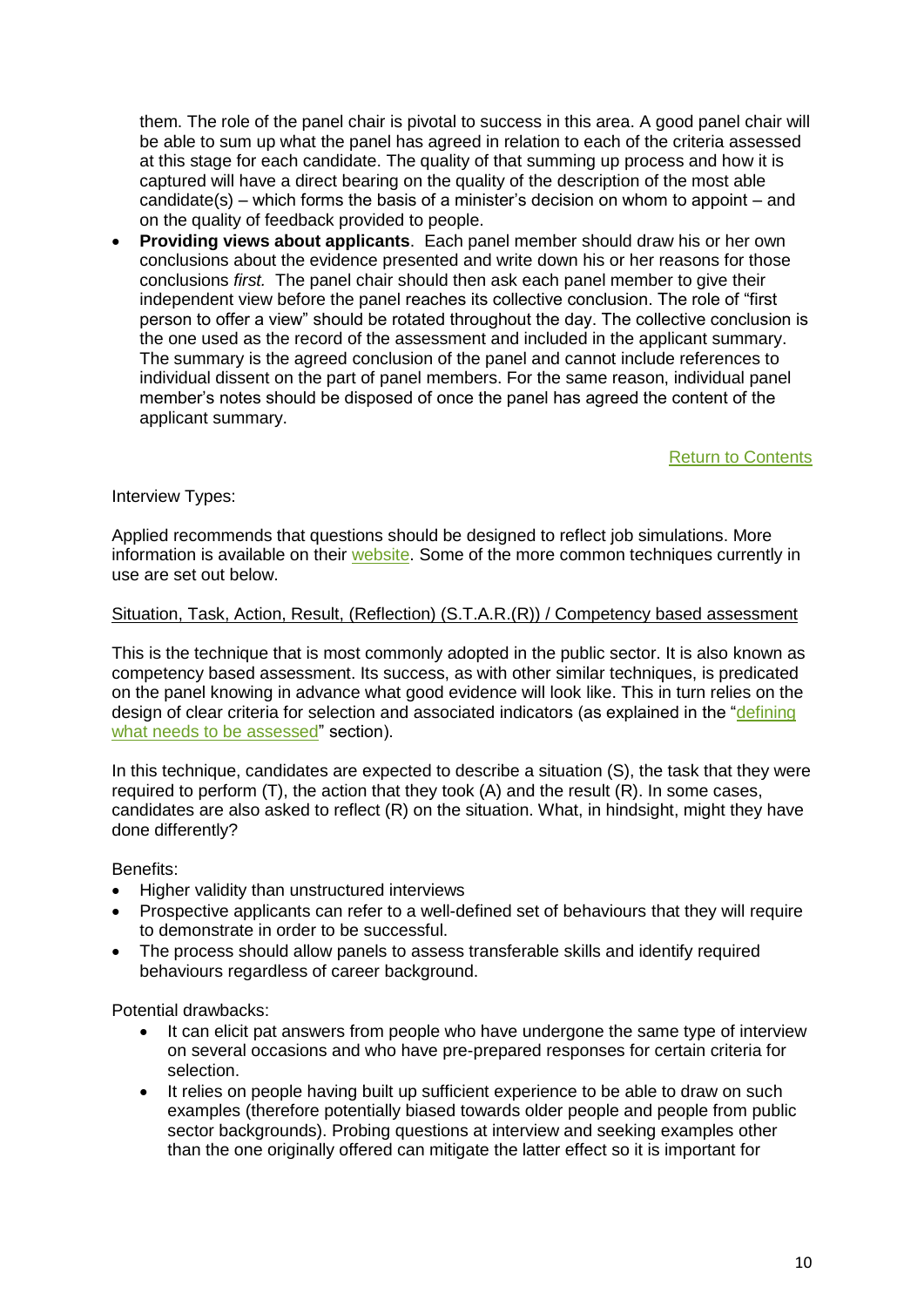panels to dig deeper when faced with well-rehearsed responses. (see the section on questioning technique).

It should be noted also that this type of interview is unlikely to be sufficient for assessing certain personal qualities in any depth and that it should always therefore be considered as one option to be used alongside others to generate the necessary evidence. By way of example, using simulations to test skills is likely to be more equitable for people, regardless of their age and experience.

# [Return to Contents](#page-1-0)

# <span id="page-10-0"></span>Started, Contribution, Amount, Result (S.C.A.R.)

This technique is similar to the STAR(R) technique and is used to assess the extent to which someone has taken ownership of an issue and initiated a particular course of action in order to improve a situation. It can be particularly effective at identifying people who have change management skills.

- "Started" relates to initiation. Did the person take the initiative or were they instructed to? Was it to address something that had gone wrong or to improve a situation?
- "Contribution" relates to what the person actually did as an individual. If they simply delegated the activity then there is a question over the quality of their contribution.
- "Amount" relates to the extent of the difference. Simply applying an "off the shelf" solution to a problem is different to coming up with something new and bespoke.
- "Result" is about how successful the activity was and the extent to which it led to a positive change.

[Return to Contents](#page-1-0)

# <span id="page-10-1"></span>Performance based interviewing (PBI)

Also known as "the one question" interview, this technique is more discursive and can allow the conversation to flow more naturally and freely. As a consequence, it may be less susceptible to rehearsed responses and/or sectoral background bias whilst still generating the evidence sought. It also allows for hypothetical questions to be asked and related back to the previous behaviours. This can be very important when appointing people to posts that require the successful candidate to have a clear vision and plan for an organisation's future in the short, medium or longer term. The following is not an exhaustive list of potential questions but does demonstrate that questioning in this way can generate evidence that criteria for a role are met without referring specifically to the criteria themselves. Here's an example of how it works in practice (with areas potentially being tested in brackets):

- Please think about your most significant accomplishment. Now, could you tell me all about it?
- Who else was involved and how did you work with them to achieve your goals? (teamworking/leadership/influencing etc)
- How did you ensure that you achieved your goals? (resource management/ planning/strategic thinking etc.)
- Can you tell me more about the context in which you achieved your goals? (environment)
- How did you keep people informed of progress? (communication)
- What challenges did you face and how did you overcome them? (problem solving/strategic thinking)
- Did you have any difficult decisions to make? If so, how did you decide to do what you did? (decision making/problem solving etc.)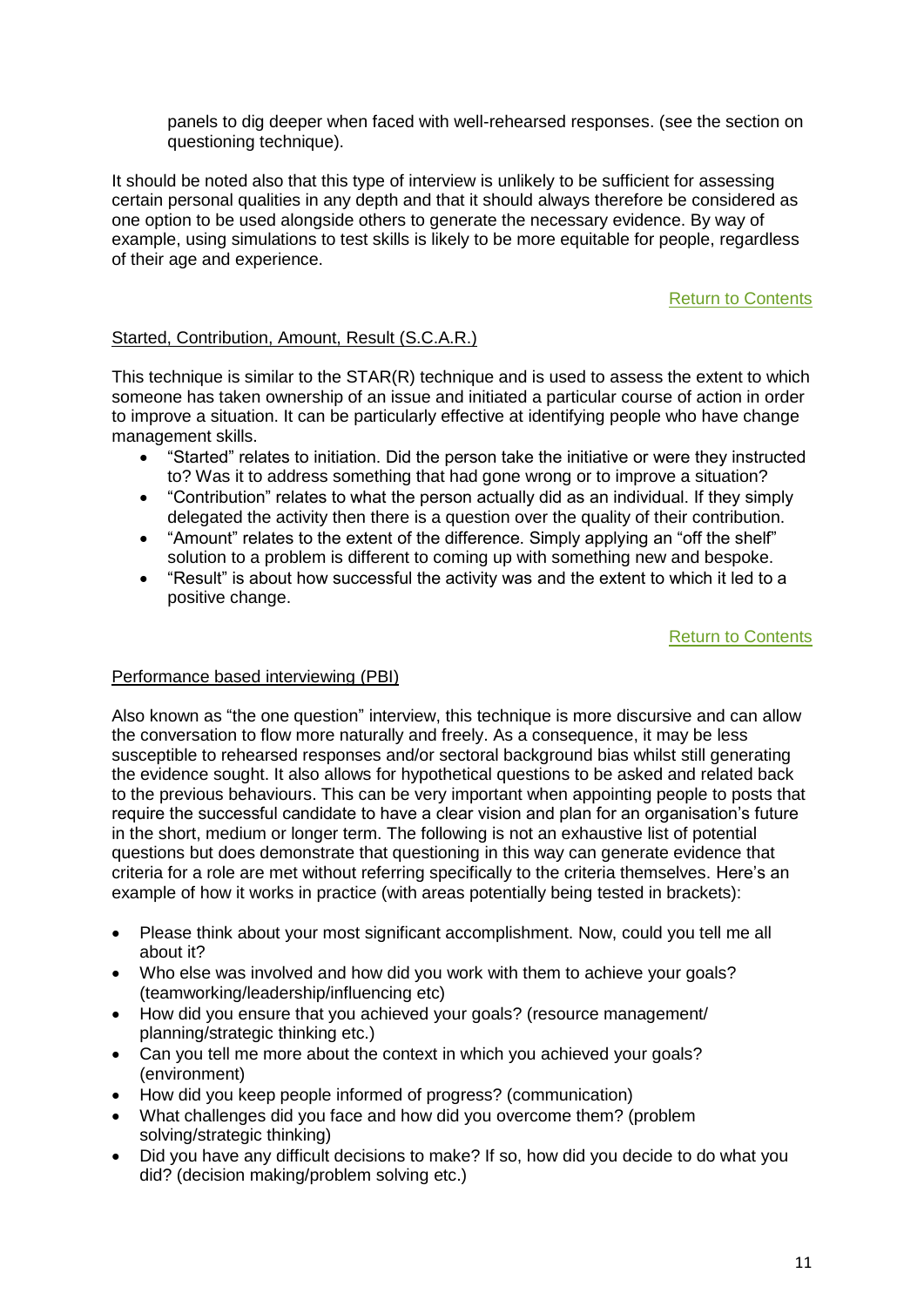- What would you do differently if you had to do this again? (critical faculty/ability to take an objective view)
- In this role, you will have to achieve X within six months, from what you've told me, how will you go about it on this occasion?

[Return to Contents](#page-1-0)

# <span id="page-11-0"></span>Strengths based interviews (S.B.I)

Whereas traditional competency-based interviews aim to assess what a candidate can do, a strengths-based interview looks at what they enjoy doing and have a natural aptitude for. The approach is predicated on the understanding that people will be more motivated to fulfil roles effectively when the activities that they will be required to perform are a match for what they enjoy doing. These interviews therefore seek to identify what energises and motivates the candidate.

Questions could include: what kind of situations do you excel in? What tasks do you find most enjoyable? Can you describe in detail an example of where you feel you performed your best in the role?

This approach will be unfamiliar to many and therefore does have the advantage of mitigating against the possibility of candidates providing pat answers. A drawback of using this technique in isolation from competency based assessment is that the relevance and predictive validity may be limited.

# [Return to Contents](#page-1-0)

# <span id="page-11-1"></span>Questioning techniques

As explained above, each type of interview generally involves a variety of questioning techniques to elicit information. Some of the most common techniques are set out below.

#### <span id="page-11-2"></span>Probing or Reflective Questions

Probing questions encourage the candidate to provide more information and to expand on answers already provided. They also allow interviewers to request more specific answers when initial responses are vague, limited in detail, confusing or unclear.

# Examples

- *what exactly was your role in the team?*
- *what did you do to achieve that?*
- *can you give me a specific example?*

Reflective questions encourage candidates to add to answers they have already given. They can also be used to link an earlier answer to a new question. They are helpful at triggering memories and assisting with recall (see cognitive questioning below). They also demonstrate that the interviewers are listening to what the candidate is saying and that they have taken account of the earlier stages of assessment such as an initial application.

# Examples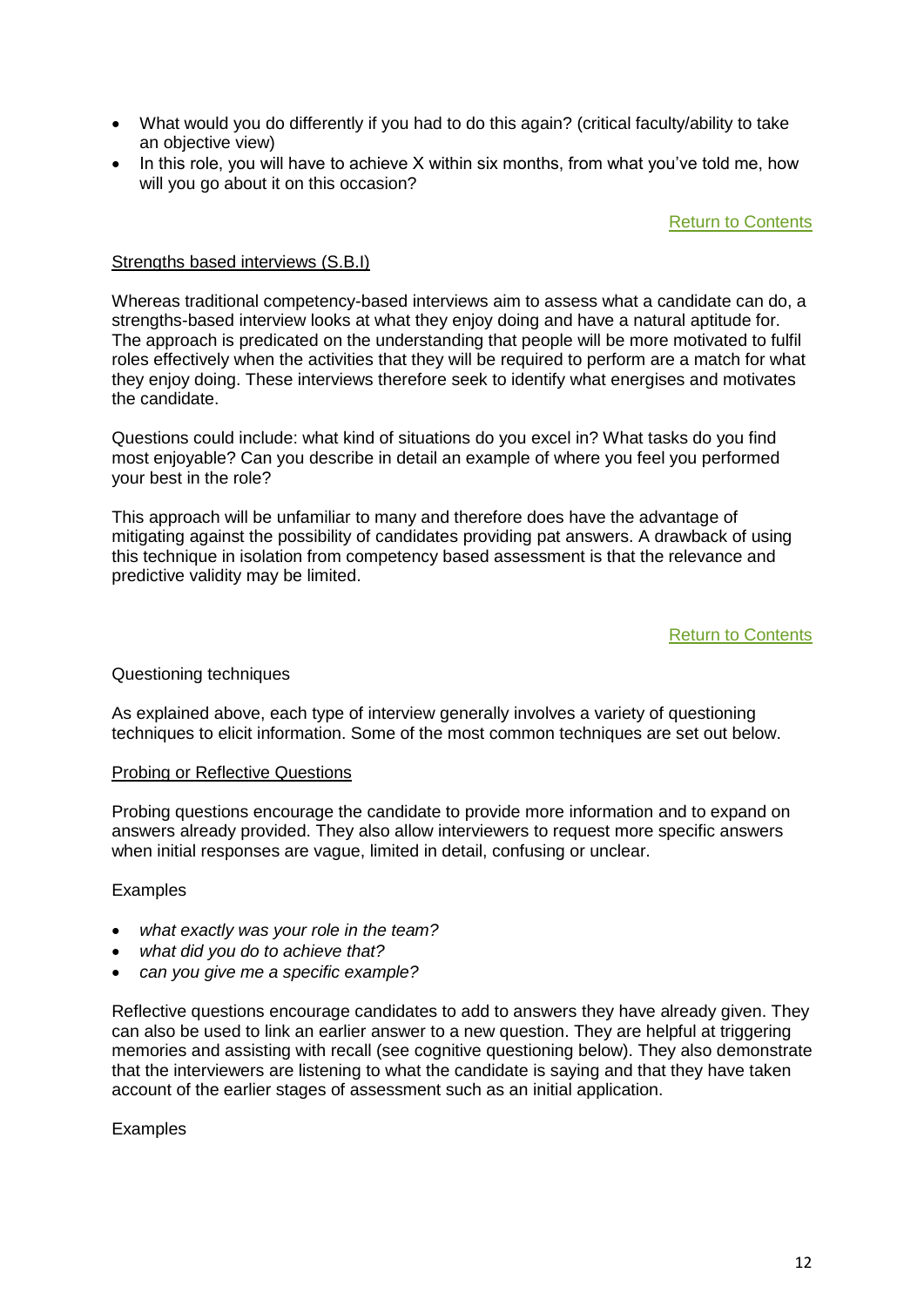- *In your application form you gave an example of…, can you quantify the benefit of the outcome in that case for us?*
- *You mentioned earlier that you…how does that compare to your work with…?*
- *You indicated that the project went well, can you tell me about the outcomes?*

[Return to Contents](#page-1-0)

# <span id="page-12-0"></span>The Question Funnel

This technique assesses whether a candidate has the ability to recognise a wider or strategic context (the big picture) and then make reasoned judgments about specific aspects of it.

Question funnel questions – examples

What do you think are the main challenges faced by territorial health boards at the moment? Which of these is most important for NHS Anon? How does this affect the body's service users?

[Return to Contents](#page-1-0)

# <span id="page-12-1"></span>The Inverted Question Funnel

This technique can be helpful in aiding a more nervous candidate to open up. Both funnel techniques can give rise to purely hypothetical answers which may not be good indicators of ability in the role but they can be useful for establishing, in particular, strategic thinking.

Inverted funnel questions – examples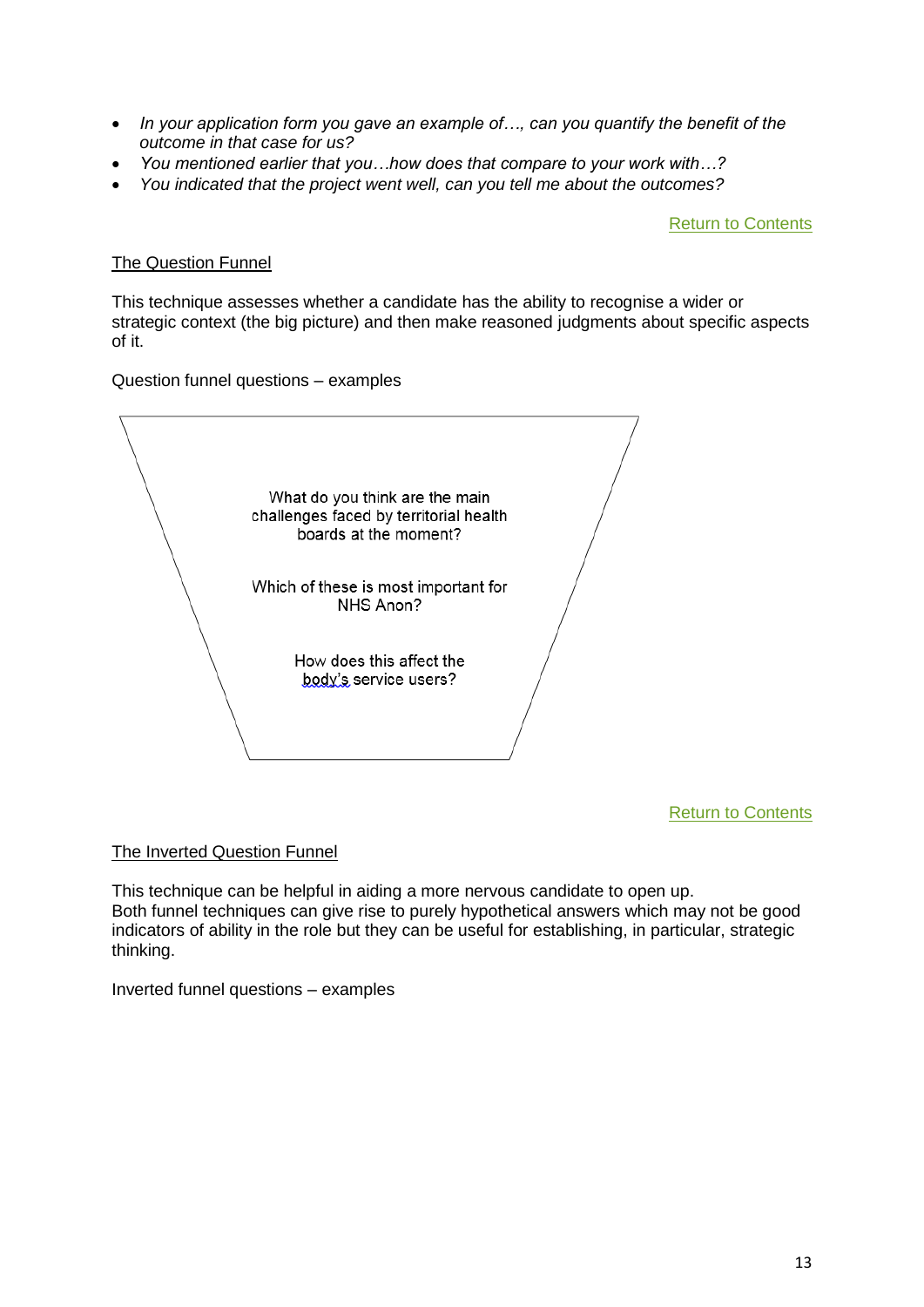

[Return to Contents](#page-1-0)

# <span id="page-13-0"></span>Cognitive questioning

Because of the way memories are encoded and stored, memory recall is effectively a reconstruction of elements scattered throughout various areas of our brains. Memories are not stored in our brains like books on library shelves, or even as a collection of selfcontained recordings or pictures or video clips, but may be better thought of as a kind of collage or a jigsaw puzzle, involving different elements stored in disparate parts of the brain linked together by associations and neural networks.

Memory retrieval therefore requires re-visiting the nerve pathways the brain formed when encoding the memory, and the strength of those pathways determines how quickly the memory can be recalled. Recall effectively returns a memory from long-term storage to short-term or working memory, where it can be accessed, in a kind of mirror image of the encoding process. It is then re-stored back in long-term memory, thus re-consolidating and strengthening it.

This technique is a way of stimulating the different pathways involved in recall by using different cues.

When candidates appear to be giving pat or rehearsed responses to questions, or seem unable to recall what they have done, this technique helps to surface more accurate evidence. The technique can help to identify whether people's initial responses accurately reflect what they did. For example:

- in cases in which people are intentionally or unconsciously providing inaccurate information
- in cases in which people have performed well but struggle to evidence it in response to initial questions.

The technique should not be used all of the time but only in these situations where a candidate is struggling to recall or where the response lacks coherence. It should not be used in a challenging way in order to "catch out" candidates but rather as a way of ensuring that the panel has a complete picture.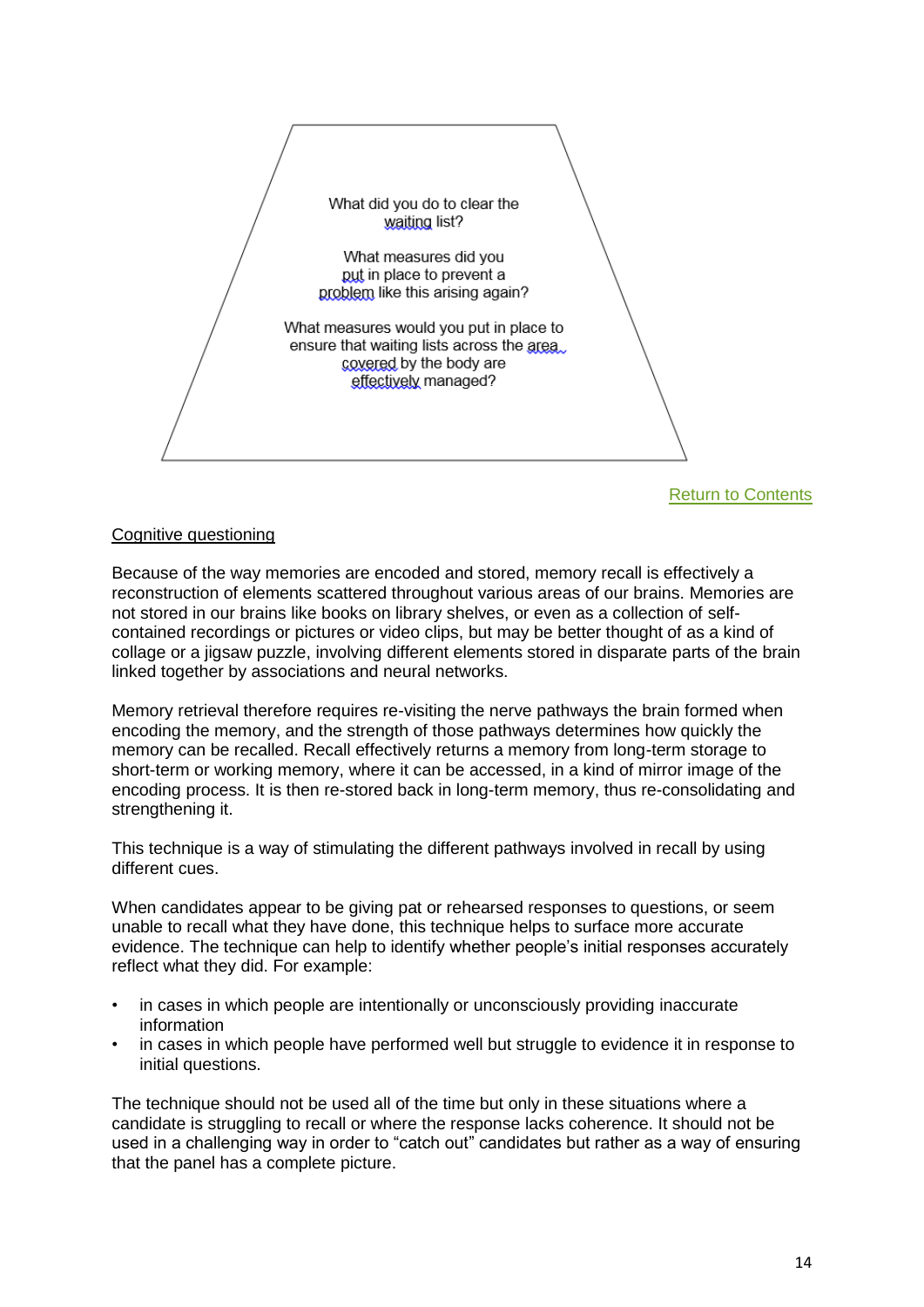It works by stimulating disparate parts of the brain where our memories are stored diffusely. It enhances recall and tackles exaggeration. It can be contrasted with more traditional questioning in a few ways:

| <b>Traditional questioning</b><br><b>Cognitive questioning</b>                     |  |
|------------------------------------------------------------------------------------|--|
| Focus on tasks and behaviour<br>Wider context – behaviours, feelings, implications |  |
| • Own and others' perspectives<br>Person's own perspective                         |  |
| Linear questions<br>Dynamic ordering                                               |  |
| <b>Explore associated events</b><br>Repeat if struggling                           |  |

There are four different areas or "cues" that the interviewer can use individually or in combination to elicit the information sought. These are:

- Personal context (feelings, implications)
- Different perspective
- Different order
- **Associations**

Personal context includes things like how the interviewee felt about a given situation. It can also include questions on the implications of course of action for the interviewee and others.

Example questions:

- *You were getting ready to present your recommendations to the board. How did you feel at the time?*
- *What implications did this work have for you and your team?*

Different perspectives includes questions on how others felt about or were affected in the situation being recalled.

- *What did John focus on in that meeting?*
- *What expectations would Susan have had?*

Different order means mixing up the order of events that you are asking your interviewee about.

- *"You've told us about what you did at the meeting, how did you prepare for it…?"*
- *"You've said you decided to focus on... what were the key steps that led to that decision?"*

Associations means asking questions about other things that were going on at the time of the events under exploration.

- *"What other priorities did you have at that time?"*
- *"Where were you spending the majority of your time?"*

<span id="page-14-0"></span>Whilst questions in all of these areas are not necessarily directly relevant to what is being assessed, it is legitimate to use them if it elicits the evidence that the panel is looking for.

[Return to Contents](#page-1-0)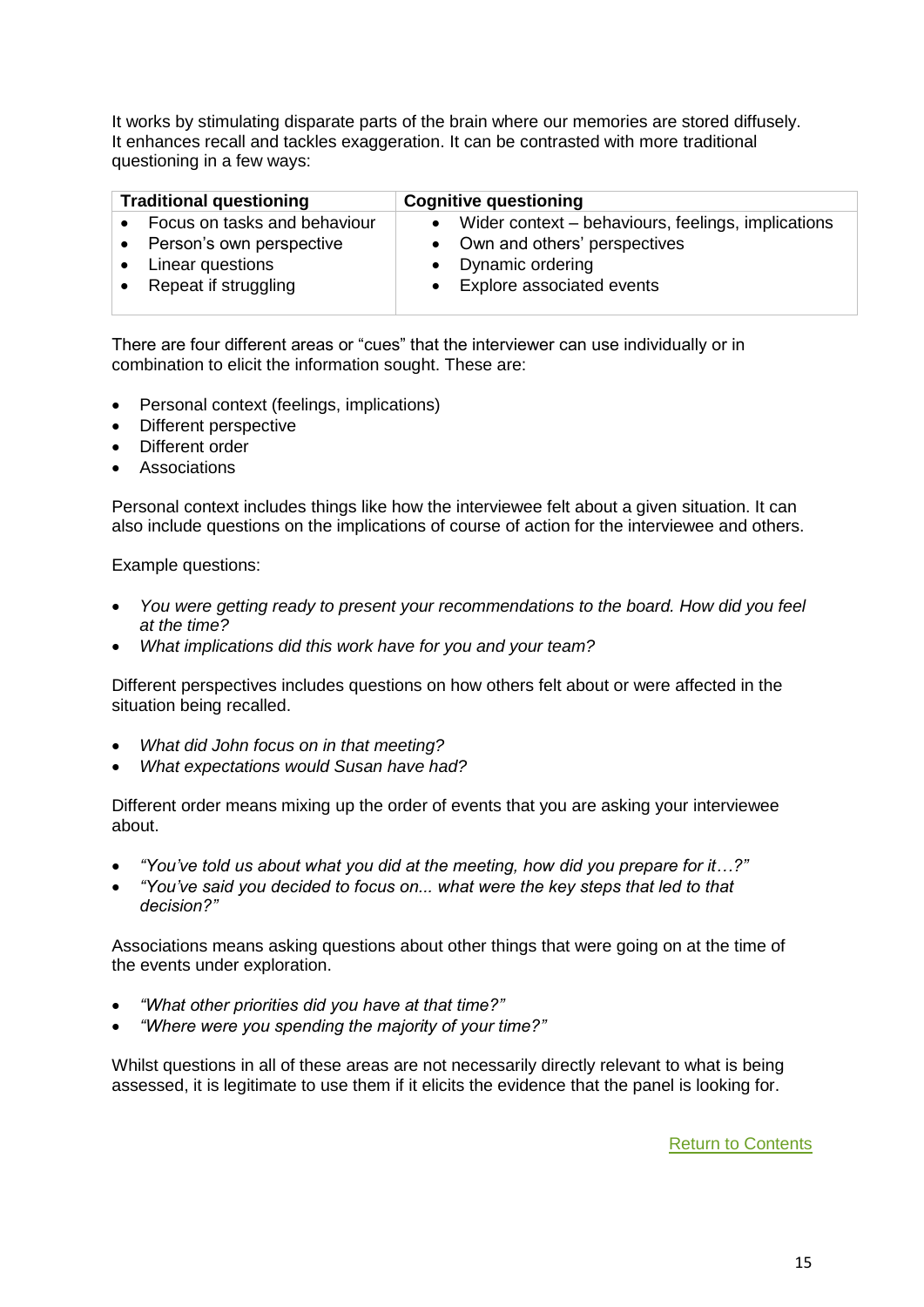# Simulations and Practical Exercises

Some examples of simulations or practical exercises which have been used include:

**Presentation** – applicants are asked to make a presentation to the panel on a specific subject. This may or may not include the option to use powerpoint/visual prompts. Caution should be used about this method as it is sometimes adopted as standard when in fact there are no criteria for selection related to making presentations (see validity above).

**Prepared response** – similar to a presentation but more relaxed. Applicants are asked to speak on a topic to the panel who may or may not follow this with questions.

**Board paper exercise** – applicants are asked to consider a board paper and answer a question/or questions related to the content. Applicants might be sent the board paper in advance or asked to attend the assessment early enough to have time to be presented with, and consider it on the day.

**Psychometric testing** – this usually involves a set of on-line tests used to measure individuals' mental capabilities and behavioural style. Psychometric tests are designed to measure candidates' suitability for a role based on the required personality characteristics and aptitude (or cognitive abilities). They will usually involve a panel being provided with a report from a psychologist who has examined the applicant's results and may suggest areas for further questioning at interview.

**Role play** – this involves simulating a real life situation, usually with someone specifically trained to undertake the role required. The panel will observe and assess the applicant's response to the situation presented by the professional.

When using simulations or practical exercises it is important that panels carefully consider the combination of validity and assessment (see below).

It is also important that panels explain in advance how they plan to assess candidates and why. This approach is transparent and provides public assurance about the way in which the process is being conducted.

# [Return to Contents](#page-1-0)

# <span id="page-15-0"></span>**Combining types of assessment with validity**

The process should be designed to find the most able board members and not the most effective at completing forms and/or performing at interview. Panels should be clear about what they are testing and how they are testing it. For example, experience and ability are different things and should be assessed in different ways.

# <span id="page-15-1"></span>Testing Skills

The selection panel will usually test skills by using competency-based questioning at interview or in a written application. In either case applicants will be asked to provide examples of having put their skills to use in previous situations. The panel may also use an assessment centre approach to test certain skills such as team working and/or communications. Panels may also set specific tasks such as asking applicants to review a board paper to assess skills such as analysis and judgment or to make a presentation to assess communication and presentation skills.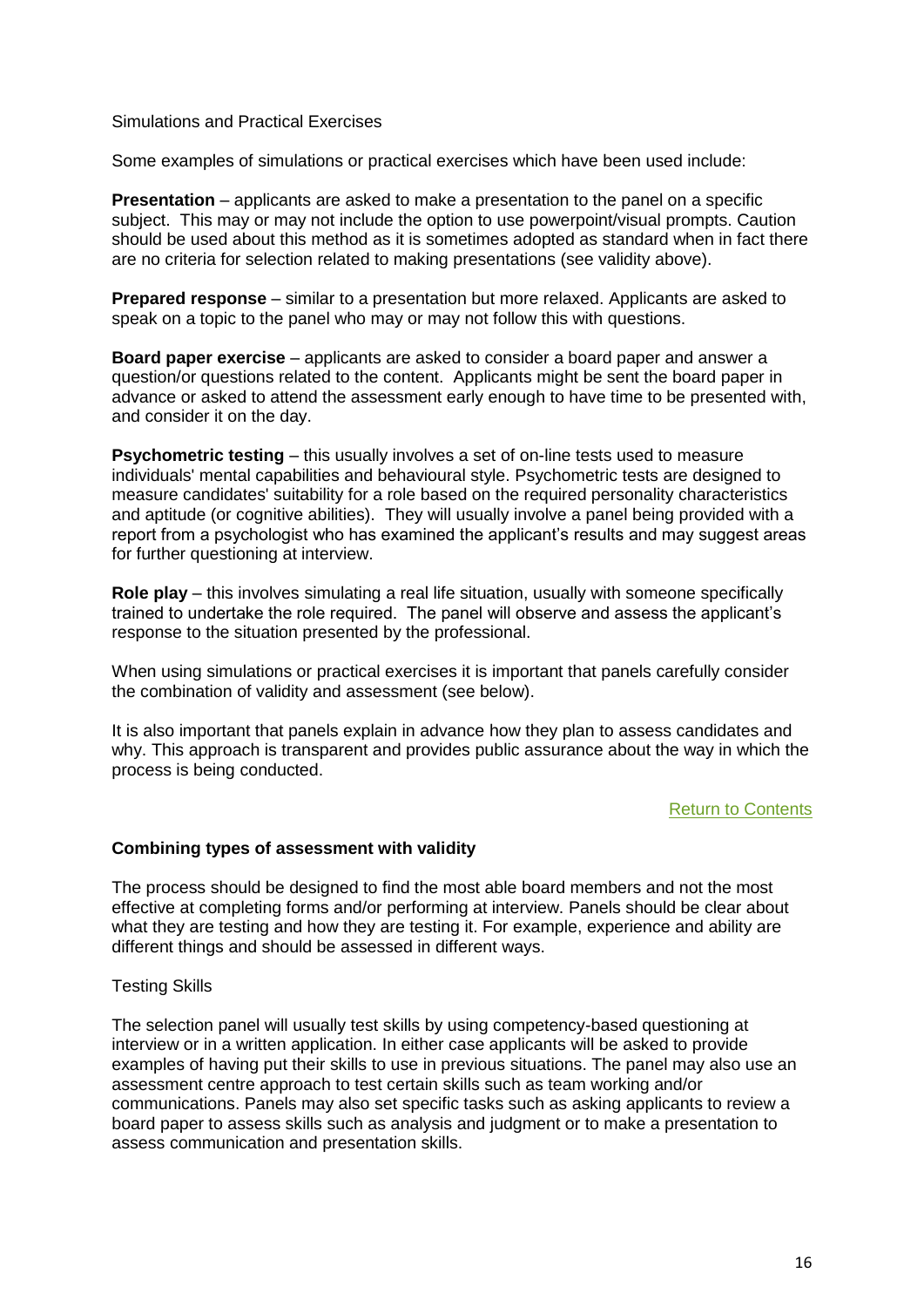The panel will establish not just whether applicants have used a given skill but how effective they are at putting it into practice.

[Return to Contents](#page-1-0)

# <span id="page-16-0"></span>Testing knowledge

The panel will not take into account whether applicants have applied their knowledge in practical circumstances unless it is clear from the person specification that practical application is important. The use of wording such as "a working knowledge" means that the panel will look for evidence of applicants having applied their knowledge to practical situations by asking them to provide examples of having done so.

The panel will usually test knowledge by questioning applicants' understanding of the subject area. The panel may also set a test or exam either online or as part of an assessment centre exercise. Applicants will be advised of the assessment methods being used in the application pack. The panel will establish not just whether they have the knowledge but how in-depth it is. The panel will identify the applicants who are most knowledgeable in the subject area.

In some cases, although rarely, the role may require a qualification. If so, this will always be made explicit in the person specification as will clarity on whether it has to be at a certain level. Verification in this case will usually be by asking applicants to confirm by way of a tick box or similar that they have the qualification. This can then be checked with the awarding body.

# [Return to Contents](#page-1-0)

# <span id="page-16-1"></span>Testing Experience

Where experience is sought, the panel will usually include a section entitled "Life History" in the application form, or ask applicants to provide a tailored CV and/or a letter. In all cases applicants will be asked to set out the roles they have held or the activities that they have engaged in that are relevant to the experience described in the person specification.

The person specification can also give guidance on the type of backgrounds or positions that the experience might have been gained in. Experience does not have to have been gained in a professional capacity. Experience gained in the applicants' personal life and from any voluntary work they have done is equally valid. In some cases, the experience sought may be something very personal to potential applicants such as direct experience of social exclusion or first-hand experience of the accessibility issues that affect public-service users with a disability.

The panel will compare what applicants have written against the type of experience it is looking for to see which applicants provide the closest match. The panel may ask follow up questions at interview to see how effective applicants have been in the roles they have held. If this is planned it will be made clear in the person specification.

# [Return to Contents](#page-1-0)

# <span id="page-16-2"></span>Testing personal qualities such as values

The NHS in Scotland has introduced a version of values based recruitment for all new chair and board member posts. This is currently a hybrid form of the appointments process as it uses the [core skills framework](https://commissioner.staging.civiccomputing.com/publication/core-skills-framework-chair-and-member-appointments) to describe the skills, knowledge and experience sought and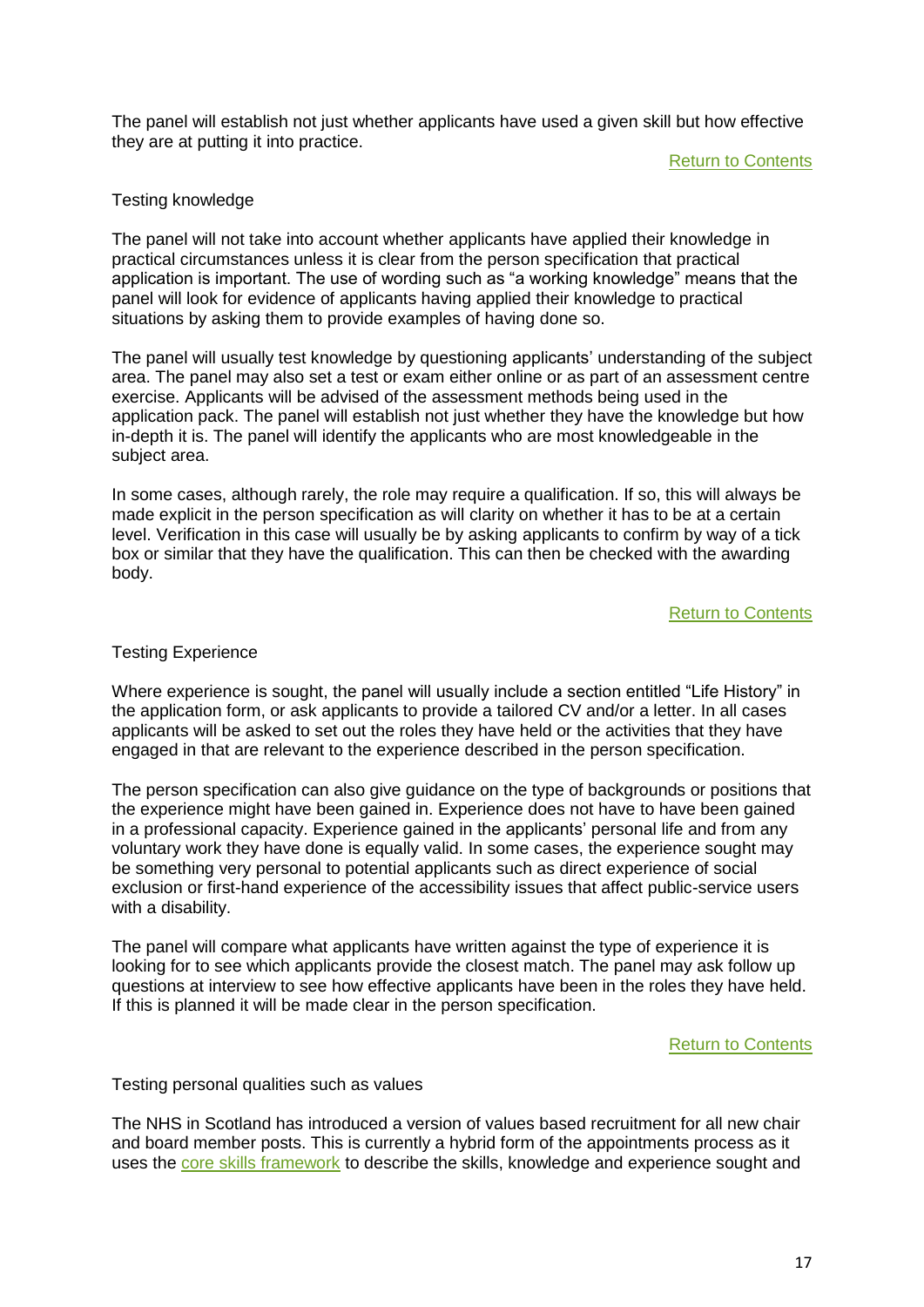a narrative explanation of the values sought with an explanation for applicants that their behaviours should be aligned with them. Here is an extract from a recent pack:

| The values that are<br>shared across                                                                                                 | Embedding these values in everything we do. In practice this<br>means:                                                                                                                                                        |
|--------------------------------------------------------------------------------------------------------------------------------------|-------------------------------------------------------------------------------------------------------------------------------------------------------------------------------------------------------------------------------|
| NHSScotland are                                                                                                                      |                                                                                                                                                                                                                               |
| outlined in the<br><b>Everyone Matters:</b><br>2020 Workforce Vision<br>These are:                                                   | demonstrating our values in the way we work and treat<br>$\bullet$<br>each other;<br>using our values to guide the decisions we take;<br>$\bullet$<br>identifying and dealing with behaviours that don't live up<br>$\bullet$ |
| care and<br>compassion;<br>dignity and<br>respect;<br>openness,<br>honesty and<br>responsibility;<br>and,<br>quality and<br>teamwork | to our expectations; and,<br>being responsible for the way we work and not just the<br>$\bullet$<br>work we do.                                                                                                               |

The values are usually always assessed using psychometric tests and simulated activities, as well as from written application and interviews. As with all other regulated appointments, the appointment pack will continue to be clear about the assessment methods that will be used.

The Commissioner anticipates that other appointing ministers may seek to include values as essential personal qualities for future appointments that they make. It is also anticipated that the core skills framework will be further adapted to include appropriate indicators against the relevant criteria for selection such that both panels and applicants are fully aware of the types of behaviours that are being sought.

# [Return to Contents](#page-1-0)

# <span id="page-17-0"></span>**Mitigating bias during assessment**

There are references to a number of ways in which panels are able to mitigate bias throughout the process detailed in this document. By way of reminder, they are also referenced below:

In addition, there is a [Mitigating Bias Crib sheet](https://www.ethicalstandards.org.uk/publication/how-mitigate-unconscious-and-other-forms-bias) which will be useful for panels to consider.

<span id="page-17-1"></span>When planning for the round:

• Clearly define criteria using appropriate indicators. This will allow the panel to focus on what is required for the role and to assess people fairly against what has been agreed with the appointing minister and published in the applicant information pack. This helps to avoid (unintentionally or otherwise) bringing other factors into the assessment.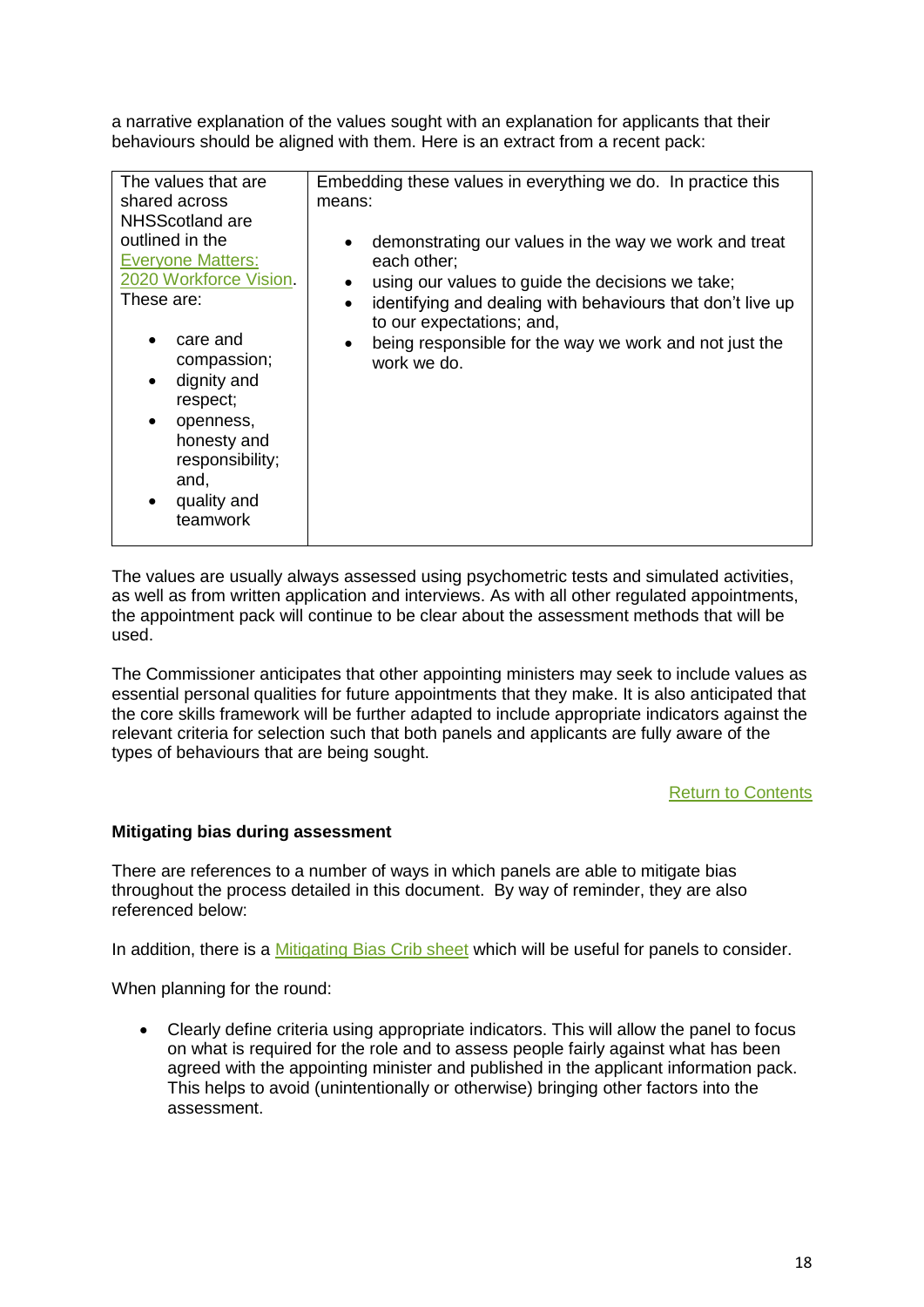- Ensure that assessment methods chosen have appropriate validity. This will help to avoid confusion and make assessment against the criteria easier. This will help to avoid (unintentionally or otherwise) bringing other factors into the assessment.
- Plan to have plenty of time available when making any assessment decisions. This will avoid making decisions in a hurry which has been proven to increase the chance of making biased decisions as opposed to clear and rational decisions.
- Consider whether to make initial applications anonymous or not. Doing so will allow the panel to focus solely on the evidence provided against the criteria and reduce biased thinking.
- Consider how the forms of assessment that the panel is thinking about using might impact on members of any under-reflected group. In particular, consider whether and how disabled applicants may be impacted so that reasonable adjustments can be put in place. When putting adjustments in place, always consult the individual applicant to ensure that their views on what would be suitable are taken into account.

[Return to Contents](#page-1-0)

<span id="page-18-0"></span>When assessing the initial and final stages

- Ensure that you data gather, evaluate and then make decisions. Trying to carry out these stages concurrently will reduce clarity of thinking and judgment.
- Ensure that enough time is provided to undertake each of the assessment stages. Rushing the process will increase the chance of making biased decisions.
- Do not assess applicants on anything other than the criteria set out the published person specification. If an applicant brings a different skill, level of knowledge, experience or personal quality than asked for, or if they can demonstrate one of these to a higher level than is required, this cannot be taken into consideration. This would become a new requirement to the role, and if needed, should have been defined at the outset. Consideration of attributes not set out in the person specification has the potential to be discriminatory as not everyone has the opportunity to demonstrate whether they also have that attribute.
- Panels should each make their own analysis of each applicant against the required criteria before discussing their findings with the panel as a whole. The person giving their views first in the discussion should be rotated so that other panel members are not unduly influenced by one individual.
- In any face to face assessment method, panel members should help to make the applicant feel at ease so that they are able to give their best responses. Panel members should also be aware of non-verbal cues (micro-inequities and affirmations) in their interaction with interviewees.

# [Return to Contents](#page-1-0)

# <span id="page-18-1"></span>**Recording Assessment**

Following the final stage of assessment, the selection panel will have a lot of information available about each applicant as a result of their initial application and the assessments made at interview and/or selection exercise(s) used. The job of the panel is then to assess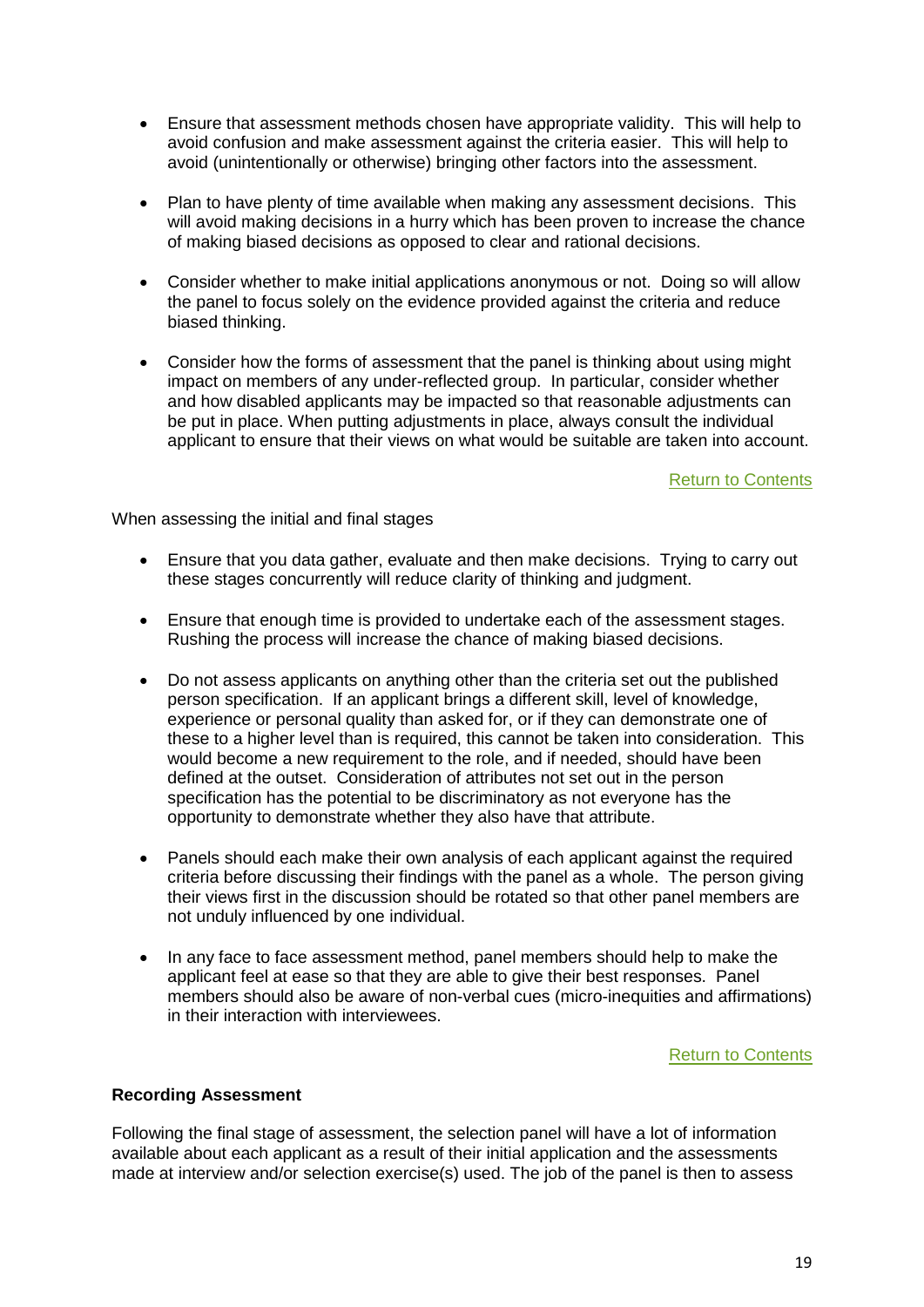all the information to identify whether they meet the criteria for selection and associated indicators. They will then need to make a record of the group decisions and reasoning. This record will form the basis of the minister's decision, as well as providing feedback to applicants and supporting evidence that decisions were appropriate in the case of any complaint made. The role of the chair of the panel is vital at this stage. They are tasked with summing up the panel's agreed view on how each applicant and candidate did or did not meet the criteria for selection.

<span id="page-19-0"></span>After the final stage of assessment

- The PAT Manager will draft an applicant summary which sets out the evidence provided by each applicant drawn from each stage of assessment against each of the criteria for selection and the panel's view on how each applicant did or did not demonstrate their suitability. There's no requirement for the summary to set out which stage of assessment generated the evidence sought.
- Only the applicants who have met all of the essential requirements to the extent specified by the appointing minister can be identified as most able.
- Where the fit and proper test has been delegated to the panel, the information about and generated by the test also has to be included in the summary.
- Particular care must be taken over the contents of the applicant summary. It should include contextual information provided by applicants where this is relevant to the criteria for selection. It should not include reference to apparent new requirements and, as should be clear from the foregoing, new requirements should not in any case have featured in the assessment of applicants.

# [Return to Contents](#page-1-0)

<span id="page-19-1"></span>Why including additional requirements (or appearing to in the summary) is damaging

- Public confidence is eroded if applicants believe that the process of selection is not fair and open.
- People may draw this conclusion if the feedback they receive appears not to be based on their assessment against the criteria for selection.
- This is most likely to happen when applicant summaries refer to new requirements.

# For example

General knowledge of employment law is required in the person specification. The applicant summary notes that the applicant had general knowledge but not detailed knowledge relevant to the work of the body. This is fed back to the (unsuccessful) applicant. The applicant may conclude that they have been ruled out for reasons not related to the published requirements. The applicant may also conclude that they have wasted their time and effort in applying. Examples of good and poor practice in recording applicant summaries follow.

# [Return to](#page-1-0) Contents

# <span id="page-19-2"></span>Examples of summary contents

In this section you'll find examples of applicant summary content that, depending on the context and criterion being assessed, will or won't comply with the provisions of the Code.

Criterion – the ability to challenge constructively within a team or committee setting